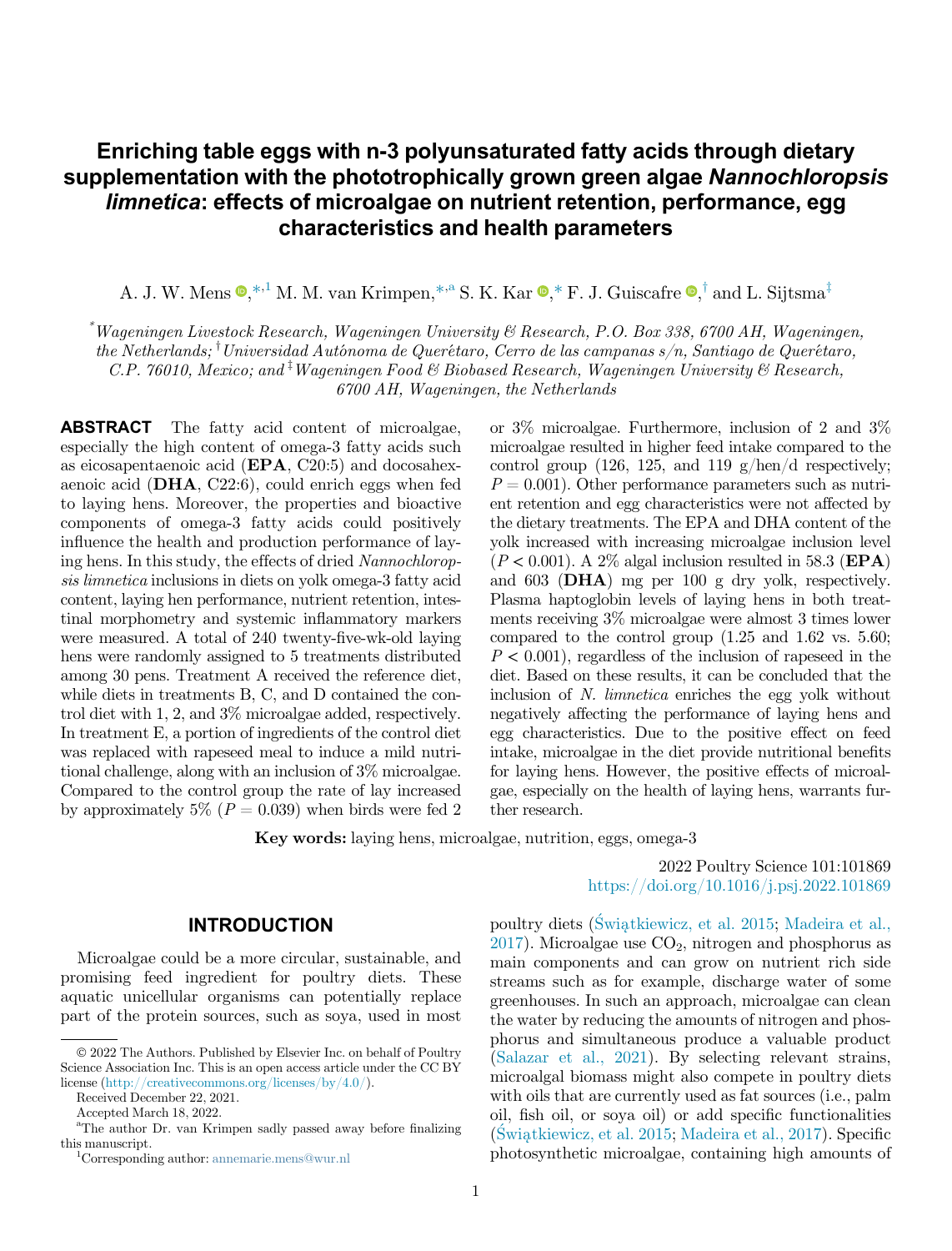docosahexaenoic acid (DHA, C22:6 n-3) and eicosapentaenoic acid ( $EPA$ , C20:5 n-3), could be an interesting feedstuff for poultry diets due to the beneficial properties of omega-3 fatty acids on health and performance. Enriched eggs could help to increase omega-3 consumption in humans. From an animal nutrition point of view, it is important to know the extent to which the microalgae products can deliver digestible nutrients and to know the impact on production performance. In addition, it is relevant to determine the bioactive components in the algae products that can have health-promoting effects for the laying hens themselves. Microalgae contain natural pigments and include antibacterial, anti-inflammation, and antioxidant properties which have proven positive effects on gut health and immunity of humans and animals [\(Christaki et al., 2011](#page-11-2); [de Jesus Raposo](#page-11-3) [et al., 2013;](#page-11-3) [Noda et al., 2016;](#page-11-4) [Furbeyre et al., 2017](#page-11-5)). The omega-3 fatty acids as well as some bioactive components in the microalgae products, like beta-glucans, might have health-promoting effects for the laying hens, as has been found in broiler chickens ([Kang et al., 2013](#page-11-6)). This could improve the immune status of the hens, making them more resilient against infectious diseases. Regarding the poultry products (meat and eggs), microalgae in the diet of poultry could alter the fatty acid composition of the product. For example, by including microalgae in layer hen diets, the fatty acid composition of the yolk was altered due to the omega-3 fatty acids of the microalgae [\(Ginzberg et al., 2000;](#page-11-7) [Fredriksson et al.,](#page-11-8) [2006](#page-11-8); [Rizzi et al., 2009;](#page-11-9) [Neijat et al., 2016\)](#page-11-10). An increase in omega-3 fatty acids in the yolk, leads to more healthy and balanced products to use in human diets. Consequently, this might decrease costs related to healthcare of chronic diseases such as cardiovascular disease. Benefits for human health are mostly related to EPA and DHA, which are converted from alpha-linolenic acid (ALA, C18:3 n-3) [\(Trautwein, 2001](#page-12-1)). In humans, however, this conversion is very limited, making direct ingestion of omega-3 (with a focus on DHA and EPA) enriched food essential [\(Wu et al., 2019\)](#page-12-2).

Results of an in vitro study conducted at our lab showed positive effect of microalgae on intestinal cells line (Hulst et al., submitted publication). Briefly, intestinal cells lines were incubated with microalgae and their potential effects were accessed by studying genome-wide transcriptome response. It emerged that microalgae positively affect numerous metabolic and immunological processes. However, there are many microalgae species available, and the exact properties and functions of each individual microalgae species needs to be established before it can be (safely) used in a poultry diet. Each individual microalgae species needs to be evaluated, both for functionality and nutritional values. However, the (bio) chemical composition of algae is not only species-specific but also depends on different environmental conditions ([Kirpenko et al, 2015\)](#page-11-11). Therefore, for commercial application of algal biomass in chicken feed, both the requirements of the nutritionists and the legal requirements must be met. The differences in algal composition and functional properties result in differences in digestibility

and enrichment of the egg ([Lemahieu et al., 2013](#page-11-12)). Furthermore, the optimal dosage requirement for microalgae to reach desired results for use as 'functional' feedingredients in laying hen diets under commercial setting and is technically viable and economically feasible, is not known.

This study focused on 2 aims: 1) the effects of dose dependent levels of the EPA producing freshwater microalgae Nannochloropsis limnetica in the diet of laying hens on nutrient retention, production performance and egg composition (fatty acid composition in the yolk), and 2) the effects of dietary Nannochloropsis limnetica on blood plasma parameters (cytokines and chemokines) and gut tissue by morphometry in the digestive tract.

#### MATERIAL AND METHODS

This study was conducted from August until September 2019 at the animal research facilities of Wageningen University & Research (Lelystad, The Netherlands), in accordance with EU directive 2010/63 and approved by the Dutch Central Committee of Animal Experiments (The Hague, The Netherlands; protocol number: AVD401002015196).

## Housing and Management Laying Hens

In total 240 H&N Super Nick (Agromix, Lunteren, The Netherlands) laying hens (25 wk of age;  $1,165.9 \pm 29.3$  g body weight) were purchased from a commercial laying hen farm. Hens were randomly allotted to 30 pens, with a minimum group weight difference of 5% (8 birds per pen). The pens were located in 2 identical, mechanically ventilated rooms and each room contained 15 pens  $(1.0 \times 0.75)$ m) with flexible plastic slats. The flooring of the pens was covered with wood shavings and each pen contained a perch (0.75 m) and laying nest inside the pen. Feed was provided ad libitum in a trough adjacent to the pen and water was provided ad libitum by 2 drinking nipples per pen. The photoperiod consisted of 16 h light (04.00 to 20.00 h) with an illumination of 20 lux. During the experiment the temperature was kept at 21°C.

## Algal Biomass

Cells of the freshwater algae Nannochloropsis limnetica (CCMP2260, obtained from Bigelow laboratory, ME) were grown in well controlled horizontal photobioreactors, in filtered and UV treated discharge water (fresh water) from a greenhouse near Queretato, Mexico. Cells were harvested by centrifugation and oven-dried at 55 to 60°C before vacuum packaging and inclusion in the feed. The algal biomass was analyzed for nutrient content, pesticides, and microbial safety.

## Experimental Design and Experimental Diets

This study was performed using a completely randomized block design with 5 dietary treatments, three blocks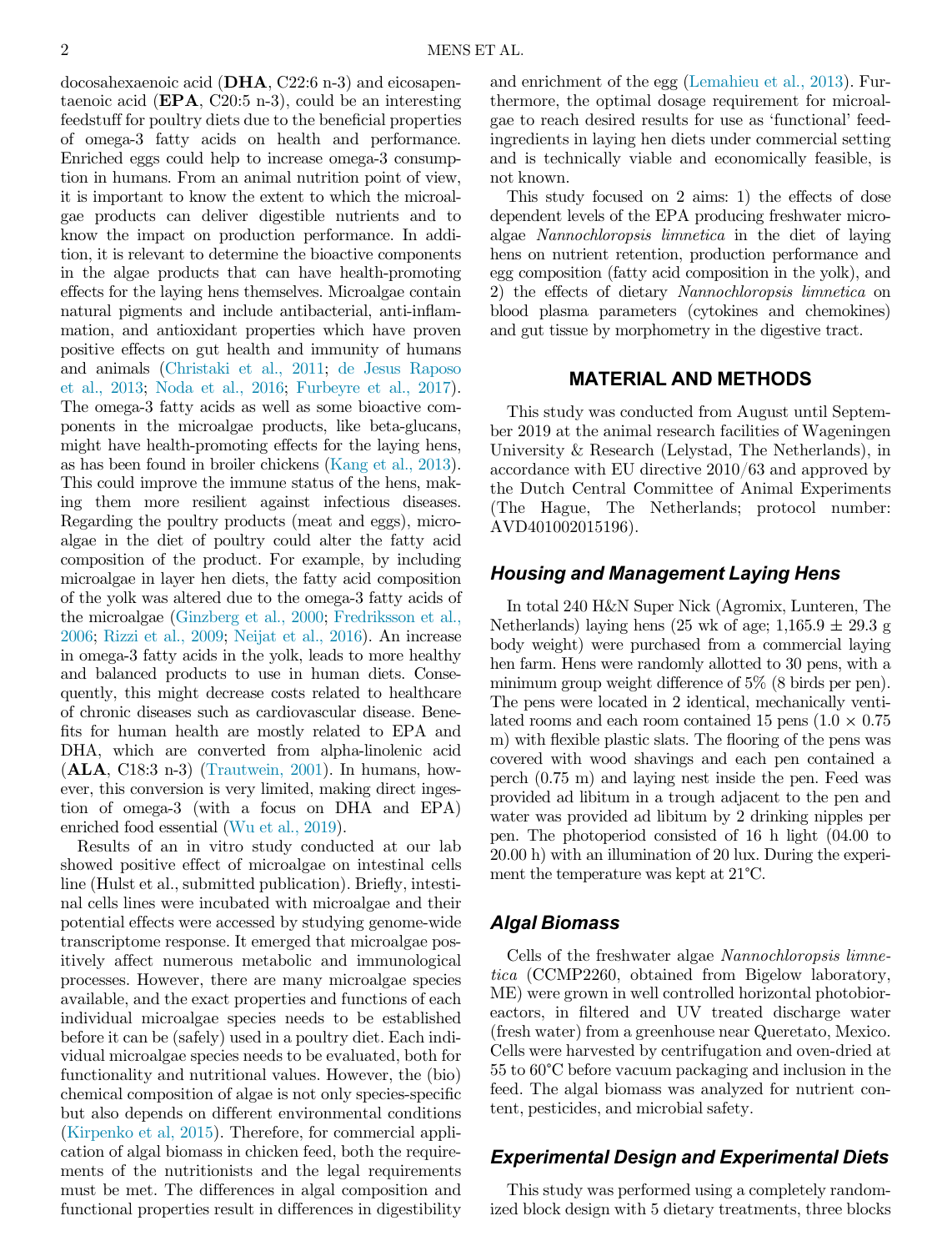<span id="page-2-1"></span>per room and pen as experimental unit. Pens were randomly allotted to one of 5 dietary treatments within one block, each having 6 replicates. Dietary treatments consisted of three increasing inclusions (1, 2, and 3%) of the microalgae N. limnetica, a control group without the microalgae (reference diet) and a nutritional challenging treatment with 3% microalgae and part of the soybean meal and sunflower meal replaced by rapeseed meal. To obtain the 5 dietary treatments, 3 experimental diets were produced (Research Diet Service, Wijk bij Duurstede, the Netherlands):

- 1. CD: Control diet
- 2. CD3: Diet with 3% N. limnetica
- 3. RS3: Diet with 3% N. limnetica and 53% of soybean meal and 43% sunflower meal were replaced by rapeseed meal to induce a mild nutritional challenge.

[Table 1](#page-2-0) shows an overview of the treatments and the ratio of the 2 diets to obtain the dietary treatments. Experimental dietary treatment A was obtained from solely diet CD, experimental treatment D from solely CD3 and experimental dietary treatment E from solely RS3. The diets for experimental dietary treatments B and C were obtained by mixing 2/3 of diet CD and 1/3 of diet CD3, and 1/3 of diet CD and 2/3 of diet CD3, respectively. The experimental diets were isocaloric and isonitrogenous and based on commercial guidelines ([CVB, 2018\)](#page-11-13). The basal diet CD consisted of maize, wheat, sunflower meal, soybean meal, and palm oil as the main ingredients ([Table 2](#page-2-1)). In the other experimental diets to include the microalgae, the CD3 diet was corrected for soybean meal, palm oil and monocalcium phosphate and the in the RS3 diet higher proportions of soybean meal and sunflower meal were replaced by the rapeseed meal, which additionally influenced the proportion of wheat, palm oil, and sunflower meal. All the diets were provided as a mash and were fed during the complete experimental period of 28 d.

#### <span id="page-2-6"></span><span id="page-2-5"></span>**Measurements**

<span id="page-2-7"></span>All pens were group weighed at the beginning and end of the experimental period (d 0 and 28). On a weekly basis, the feed intake, laying percentage, and egg weight were determined. Feed conversion ratio was calculated on basis of the feed intake and egg weight. From d 22 to d 27 all eggs per pen were collected. Per collection d, 5

Table 2. Dietary ingredients and calculated nutrients of the experimental diets (g/kg, as-fed basis)

| $\mathrm{Diet}^1$               | CD    | CD3     | RS3     |
|---------------------------------|-------|---------|---------|
| Ingredient                      |       |         |         |
| Maize                           | 400.0 | 400.0   | 400.0   |
| $\operatorname{Wheat}$          | 205.5 | 204.7   | 151.0   |
| Sunflower meal                  | 125.0 | 125.0   | 71.0    |
| Soybean meal                    | 115.2 | 96.2    | 45.4    |
| Limestone                       | 73.0  | 73.4    | 71.8    |
| Palm oil                        | 36.1  | 27.3    | 38.8    |
| Chalk                           | 20.0  | 20.0    | 20.0    |
| Monocalcium phosphate           | 5.0   | 4.2     | 3.3     |
| $Premix^2$                      | 5.0   | 5.0     | 5.0     |
| Titanium dioxide                | 5.0   | 5.0     | 5.0     |
| Salt                            | 2.6   | $2.0\,$ | 2.2     |
| Phytase 1                       | 2.0   | 2.0     | 2.0     |
| L-Lysine HCl                    | 2.0   | 2.1     | 1.8     |
| Natrium-Bicarbonate             | 1.5   | 0.9     | $0.6\,$ |
| DL-Methionine                   | 1.4   | 1.5     | 1.2     |
| Phytase 2                       | 0.5   | 0.5     | 0.5     |
| L-Threonine                     | 0.2   | 0.2     | 0.0     |
| Rapeseed meal                   | 0.0   | 0.0     | 150.0   |
| L-Isoleucine                    | 0.0   | 0.1     | 0.4     |
| Nannochloropsis Limnetica       | 0.0   | 30.0    | 30.0    |
| Calculated content <sup>3</sup> |       |         |         |
| $\text{AME}_{n}$ (MJ/kg)        | 11.5  | 11.5    | 11.5    |
| DΜ                              | 891.0 | 891.4   | 891.7   |
| Crude ash                       | 127.9 | 127.3   | 127.0   |
| Crude protein                   | 160.9 | 161.3   | 161.0   |
| Crude fat                       | 58.4  | 56.1    | 68.8    |
| Crude fiber                     | 36.8  | 36.5    | 43.4    |
| Starch                          | 379.2 | 378.7   | 354.4   |
| Sugar                           | 29.7  | 29.1    | 32.8    |
| NDF                             | 113.2 | 111.5   | 128.5   |
| <b>NSP</b>                      | 153.4 | 157.3   | 171.5   |
| Dig. Lys                        | 6.90  | 6.90    | 6.90    |
| $Digit. Met+Cys$                | 6.10  | 6.10    | 6.10    |
| Dig. Thr                        | 4.80  | 4.80    | 4.80    |
| Dig. Trp                        | 1.50  | 1.50    | 1.50    |
| Na                              | 1.5   | $1.5\,$ | $1.5\,$ |
| $\mathbf K$                     | 6.7   | 6.6     | 6.3     |
| Cl                              | 2.5   | 2.5     | 2.5     |
| DEB(mEq/kg)                     | 167.5 | 164.1   | 156.5   |
| Ca                              | 38.0  | 38.0    | 38.0    |
| Total phosphorus                | 4.9   | 4.9     | 5.3     |
| Available phosphorus            | 2.8   | 2.8     | 2.8     |

<sup>1</sup>Diets: CD = control diet 0% microalgae; CD3 = control diet + 3% microalgae;  $\text{RS3} = \text{exchange of soybean and sunflower by rangesed} + 3\%$ microalgae.

 ${}^{2}$ Provided per kilogram of complete diet: vitamin A 10,000 IE; vitamin  $D_3$  2,000 IE; vitamin E 25 mg; vitamin  $K_3$  1.5 mg; vitamin  $B_1$  1.0 mg; vitamin  $\mathrm{B}_2$  3.5 mg; vitamin  $\mathrm{B}_6$  1.0 mg; vitamin $\mathrm{B}_{12}$ 15  $\mu$ g; niacin 30 mg; Dpantothenic acid 12 mg; choline chloride 350 mg; folic acid 0.8 mg; biotin 0.1 mg; iron 50 mg; copper 10 mg; manganese 60 mg; zinc 54 mg; iodine  $0.7$  mg; selenium  $0.1$  mg.

 ${}^{3}$ CVB matrix values [\(CVB, 2018](#page-11-13)) were used for diet formulations.

random eggs were collected and pooled per 3 d (d 22, 23, 24, and d 25, 26, 27). Total egg weight, scale weight, albumen weight (fresh and dry), and yolk weight (fresh

<span id="page-2-0"></span>Table 1. Overview of experimental treatments with increasing inclusion of microalgae N. limnetica and the ratio of experimental diets used to obtain the experimental treatments.

| Diet | Algae inclusion $(\%)$ | $\text{RSM}$ inclusion | $CD2$ inclusion $(\%)$ | $CD33$ inclusion $(\%)$ | $\text{RS}3^4$ inclusion $(\%)$ |
|------|------------------------|------------------------|------------------------|-------------------------|---------------------------------|
|      |                        |                        | 100                    |                         |                                 |
|      |                        |                        | 66.7                   | 33.3                    |                                 |
|      |                        |                        | 33.3                   | 67.7                    |                                 |
|      |                        |                        |                        | 100                     |                                 |
|      |                        |                        |                        |                         | $100\,$                         |
|      |                        |                        |                        |                         |                                 |

<span id="page-2-2"></span><sup>1</sup>Rapeseed meal exchanged part of the soybean meal and sunflower meal to induce a nutritional challenge.

<span id="page-2-4"></span><span id="page-2-3"></span> $^2 \rm{CD} =$  control diet.

<sup>3</sup>CD3 = control diet with 3% N. *limnetica* inclusion.<br><sup>4</sup>BS3 = digt with 3<sup>0</sup>% N. *limnetica* inclusion and 53<sup>0</sup>%

 $RSS =$  diet with 3% N. limnetica inclusion and 53% of soybean meal and 43% of sunflower meal replaced by rapeseed meal.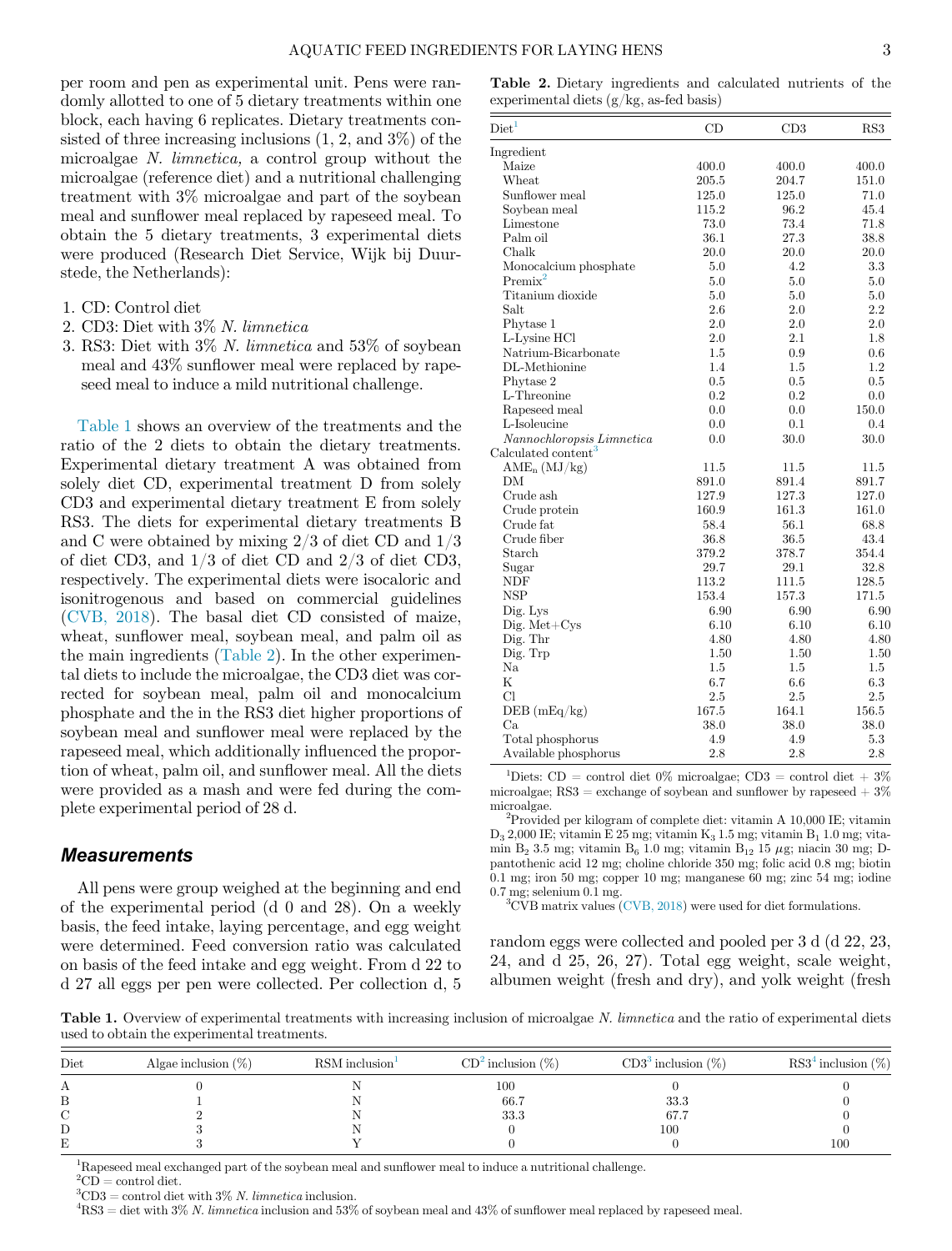and dry) were determined. The pooled yolk was dried to obtain the dry matter content. An external laboratory determined the fatty acid composition in the yolk (NutriControl BV, Veghel, the Netherlands). Litter material was removed at d 23 and excreta were collected from d 24 to d 27. Representative samples were taken of all five provided diets. Feed was dried and excreta were freeze dried and analyzed for dry matter content, crude ash, crude protein, crude fat, crude fiber, fatty acid composition, and titanium by an external laboratory (Nutri-Control BV). At d 28 two laying hens per pen were sacrificed and 1 cm of tissue from the middle of the intestine part, both from the jejunum and colon, were collected. Samples were analyzed for villi length and crypt depth by an external laboratory (Gezondheidsdienst voor Dieren, Deventer, the Netherlands). Furthermore, blood samples were taken from these 2 laying hens to obtain blood plasma for IL-13 and haptoglobin determination.

#### Chemical Analyses

Chemical analyses were performed by an external laboratory (NutriControl). For determination of the DM content in digesta, samples were freeze-dried according to International Organization for Standardization (ISO) method number 6496 ([1998](#page-11-14)). Following freezedrying, samples were ground to pass a 1 mm screen and kept for analysis. Air-dry samples were dried in a forced air oven at 103°C to a constant weight according to ISO 6496 ([1998\)](#page-11-14). Kjeldahl nitrogen content in feed was measured according to ISO 5983 ([1997](#page-11-15)) in fresh samples. CP content was calculated as nitrogen  $\times$  6.25. For determining crude ash content, feed samples were incinerated at 550°C in a muffle furnace according to ISO 5984 ([2002a](#page-11-16), [b](#page-11-17)[,c](#page-11-18)). Crude fiber was measured according to an internal protocol based on regulation (EC) No. 152/2009, Appendix 3, Method I. Titanium oxide was determined according to the method developed by [Short et al.](#page-12-3) [\(1996\)](#page-12-3) and further refined by [Myers et al. \(2004\)](#page-11-19). This method is based on digestion of the sample in sulphuric acid and addition of hydrogen peroxide to produce an intense orange/yellow color that is read calorimetrically at 408 nm by use of an UV- visible spectrophotometer (Varian, CARY 50 probe). Furthermore, the fatty acid composition of the microalgae, diets and excreta were determined according to  $ISO/TS$  17764-1/2 [\(2002a](#page-11-17)[,b](#page-11-18)). The fatty acids composition was analyzed in dry egg yolk of eggs collected in the last experimental week (wk 4). The fatty acid composition is presented on basis of 100 g dry egg yolk as well as in mg per egg.

### **Calculations**

The rate of lay was calculated by dividing the total number of eggs in 1 wk by the production days (number of birds multiplied by the number of days when eggs were produced). Feed conversion ratio was calculated by dividing the total feed intake by the total egg mass of one pen. Based on the analyzed content in the experimental diets and excreta, the total tract nutrient retention of DM, ash, organic matter ( $=$ DM  $-$  ash), crude fat, and crude fiber were calculated using the following equation:

$$
\begin{aligned} \text{Nutrient retention} \left( \% \right) = 100 - [100 \times (M_{\text{dict}} \times \text{Nutrient}_{\text{excreta}}) / \\ \left( M_{\text{excreta}} \times \text{Nutrient}_{\text{dict}} \right) ] \end{aligned}
$$

with  $M_{\text{dict}}$  and  $M_{\text{excrete}}$  as the analysed concentrations of marker  $(TiO_2)$  in the diet and excreta  $(g/kg \text{ DM})$  and Nutrient<sub>diet</sub> and Nutrient $_{\rm{excreta}}$  are the analyzed concentrations of nutrient in the diet and excreta  $(g/kg DM)$ .

#### Statistical Analysis

The data were analysed with analysis of variance (ANOVA) as a randomized block design using GenStat statistical software. All variables and covariables were expressed as average of the pen. For all variables this average consisted of 8 laying hens (the complete pen), except for the blood and gut tissue related parameters, of which the average consisted of 2 laying hens. The general model, as depicted below, includes inclusion of the microalgae in the diet as fixed effects and room and block (place within the room) as random effects:

$$
Y_{ijk} = \mu + \text{Room}_i + \text{Block}_j + \text{Dict}_k + e_{ijk}
$$

in which:

 $Y_{ijkl}$ = dependent variable,  $\mu$  = overall mean  $Room_i = room effect (j=1,2)$  $Block_i = block effect (k=1, 2, 3, 4, 5, 6)$  $Diet_k = \text{effect of dietary treatment}, (l=1, 2, 3, 4, 5)$  $e_{iik}$  = residual error.

This model was used to analyze the results of each of the performance parameters (body weight, feed intake, rate of lay, egg weight, and feed conversion ratio), nutrient retention, egg characteristics (shell, yolk, and albumin weights and ratio), and fatty acid compositions. Parameters were tested for normal distribution before analyses. The pen was the experimental unit for the response parameters. For the performance parameters, nutrient retention, egg characteristics and fatty acid composition, analyses were performed to determine linear and quadratic effects of dietary inclusion of the microalgae (dose-response). A Fisher unprotected  $t$ -test has been used for comparison of treatment means.

Because of the two objectives in this study, treatments B and C were not comparable with treatment E. Due to the influence treatment E had on the averages, variances and analysis, treatment E was excluded from the analyses of performance egg characteristics and fatty acid composition.

Intestinal morphometry and systemic inflammatory markers were only analysed comparing treatments A, D and E. The statistics of the measured systemic inflammatory blood concentration levels of IL13 and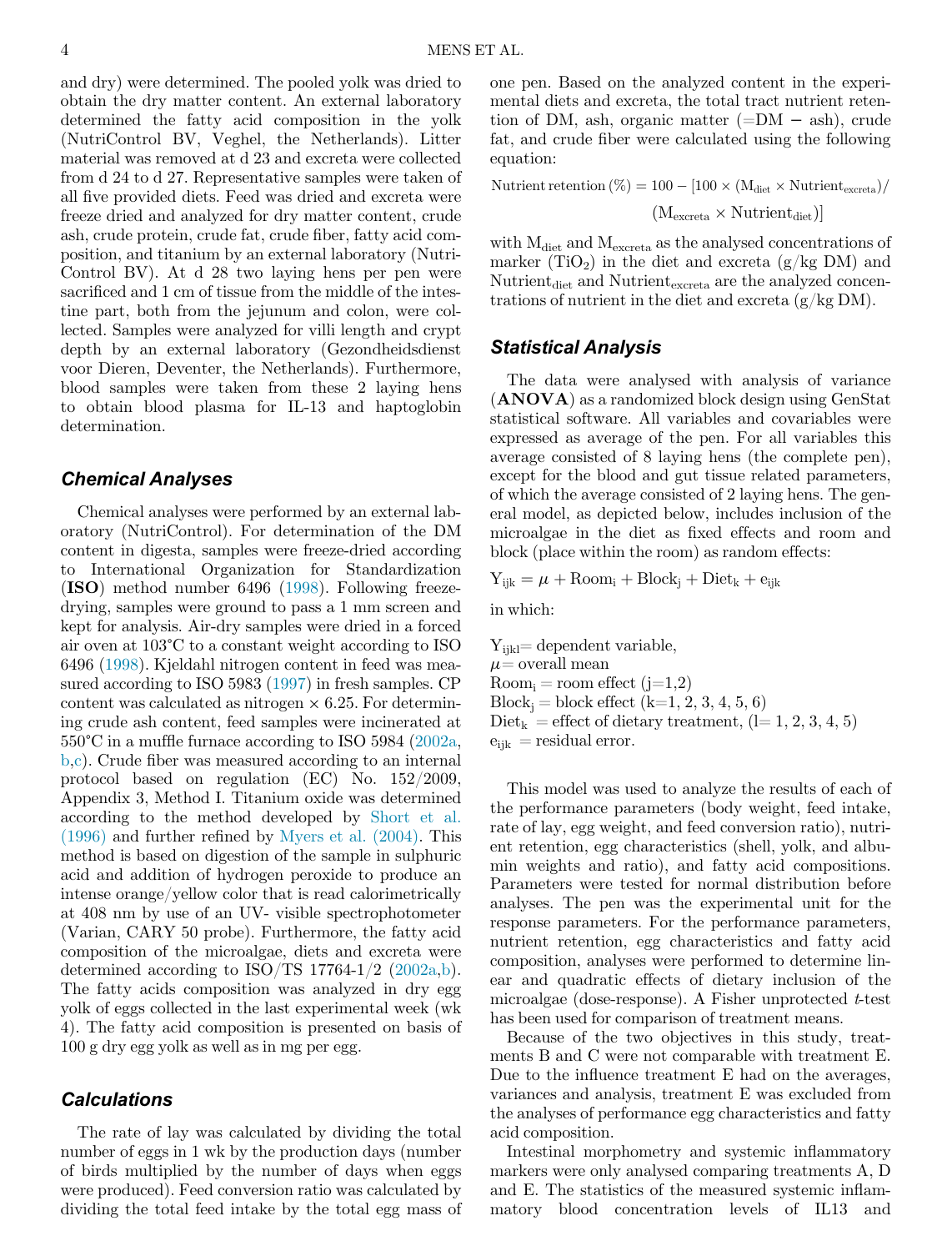<span id="page-4-1"></span>haptoglobin and the intestinal morphometry were analysed in GraphPad Prism (v8.2.1; GraphPad Software, San Diego, CA). Normality tests that is, Shapiro-Wilk and Kolmogorov-Smirnov test were carried out in the blood concentration levels of IL13, haptoglobin and the intestinal morphometry in each treatment. To find the significant differences, we separately compared treatment D and E with the reference diet (treatment A). When both the treatments passed the normality test, parametric t-test was performed. When the compared treatments failed the normality test then nonparametric that is, Mann-Whitney test were performed.  $P$  value  $\lt$ 0.05 was considered significant.

#### RESULTS

<span id="page-4-3"></span>The experiment was conducted according to protocol without any deviations. The laying hens arrived healthy and were distributed with a maximum of 5% average group body weight deviation between pens. Total mean body weight of the hens in one pen was 9,327 g (average of 1,166 g per hen). Due to transport, most hens stopped laying for a few days which resulted in a very low laying percentage in week one (27.3%). After this one week of adaptation, laying performance returned to normal according to the management guide (H&N International GmbH, 2018). The first week was therefore excluded from analyses. Laying percentage in week 2, 3 and 4 (91.0, 94.0, and 96.0% respectively) did not differ from H&N Super Nick performance objectives. During the experiment, no veterinary treatments have been executed and mortality was very low (0.42%, one bird was found dead).

## Content of the Diets

The calculated and analyzed contents of the experimental diets are presented in [Table 3.](#page-4-0) The analysed values for DM, crude protein, crude ash, and starch were close to the calculated values of the diets. The analysed crude fat content of the A diet was close to the calculated value, however, the analyzed crude fat content for diets B, C, D, and E was respectively 4, 5, 5, and 5  $g/kg$  lower than calculated. Crude fiber content of the D and E diets were close to the calculated values, whereas the analyzed values for A, B and C were  $3 \frac{\text{g}}{\text{kg}}$ ,  $2 \frac{\text{g}}{\text{kg}}$ , and  $2 \frac{\text{g}}{\text{kg}}$  higher than the calculated value, respectively. The analyzed values for sugar were higher in all 5 diets. Furthermore, the titanium

**Table 4.** Fatty acid composition  $(g/kg)$  of dry N. limnetica biomass and the dietary treatments.

| Treatment <sup>1</sup> | N. limnetica | А    | в    | С    | D    | E    |
|------------------------|--------------|------|------|------|------|------|
| <b>DHA</b>             | $\theta$     | 0    | 0    | 0    | 0    | 0    |
| <b>EPA</b>             | 35.8         | 0    | 0.28 | 0.47 | 0.71 | 0.7  |
| Monounsaturated        | 64.9         | 17.9 | 17.9 | 16   | 15.7 | 21.3 |
| Poly unsaturated       | 54           | 14.3 | 15   | 13.9 | 14.3 | 15.9 |
| Saturated              | 38.8         | 20.2 | 19.7 | 17   | 16.1 | 21.6 |
| Omega 3                | 36.2         | 0.67 | 0.95 | 1.04 | 1.26 | 1.54 |
| Omega 6                | 16.7         | 13.6 | 14   | 12.8 | 12.9 | 14.2 |
| Omega 9                | 21.7         | 17.3 | 17.1 | 15   | 14.3 | 19.3 |
|                        |              |      |      |      |      |      |

<sup>1</sup>Treatment: A = control diet + 0% microalgae; B = control diet + 1% microalgae; C = control diet + 2\% microalgae; D = control diet +  $3\%$ microalgae;  $E =$  exchange of soybean and sunflower by rapeseed  $+3\%$ microalgae.

content of the diets was 0.4, 0.3, 0.3, 0.3, and 0.2  $g/kg$ lower than the calculated content of A, B, C, D, and E, respectively. The DM, crude protein, crude ash, and crude fiber content of the excreta did not differ amongst treatments (data not shown). However, the excreta of the birds that were fed the rapeseed  $+3\%$  microalgae diet (treatment E) had a higher crude fat content compared to the other treatments ( $P = 0.048$ ). Furthermore, the titanium content of the excreta from birds fed treatment E differed from birds fed the control diet, and the diet containing 1% microalgae  $(P = 0.043)$ .

## Fatty Acid Composition in Microalgae and Dietary Treatments

The levels of DHA, EPA and major fatty acids groups of the dried microalgae and the treatments are presented in [Table 4,](#page-4-1) the full fatty acid composition of the microalgae can be found in [Appendix 1.](#page-13-0) The means of treatment E can be found in [Appendix 2](#page-13-1). In neither the dry material of the microalgae, nor the dietary treatments DHA was measured. The EPA level in the diets increased in accordance with the supplementation of the microalgae, thus the omega 3 level increased accordingly. However, the values of EPA in the diets were lower than expected on basis of its concentration in the microalgae which may be due to processing and storage of the diets.

### Total Tract Nutrient Retention of the Diets

The inclusion of microalgae did not affect total tract nutrient retention of the diets. Inclusion of rapeseed tended to decrease the crude fat retention compared to

<span id="page-4-0"></span>**Table 3.** Calculated (Calc) and analyzed (Ana) nutrient content of experimental diets  $(g/kg)$ .

| Diet <sup>1</sup> | $_{\rm Calc}$ | Ana | $_{\rm Calc}$ | Ana  | Calc | Ana | Calc | Ana | Calc | Ana |
|-------------------|---------------|-----|---------------|------|------|-----|------|-----|------|-----|
| Dry matter        | 891           | 900 | 891           | 902  | 892  | 904 | 891  | 902 | 892  | 904 |
| Crude protein     | 161           | 157 | 161           | 162  | 161  | 159 | 161  | 162 | 161  | 159 |
| Crude ash         | 128           | 133 | 127           | 127  | 127  | 131 | 127  | 127 | 127  | 131 |
| Crude fat         | 58            | 56  | 56            | 50.5 | 69   | 64  | 56   | 51  | 69   | 64  |
| Crude fiber       | 37            | 40  | 36            | 38   | 43   | 44  | 36   | 38  | 43   | 44  |
| Starch            | 379           | 384 | 379           | 394  | 354  | 362 | 379  | 394 | 354  | 362 |
| Sugar             | 30            | 34  | 29            | 32   | 33   | 37  | 29   | 32  | 33   | 37  |
| TiO <sub>2</sub>  |               | 4.6 |               | 4.7  |      | 4.8 |      |     |      |     |

<span id="page-4-2"></span><sup>1</sup>Diets: CD = control diet 0% microalgae; CD3 = control diet + 3% microalgae; RS3 = exchange of soybean and sunflower by rapeseed + 3% microalgae.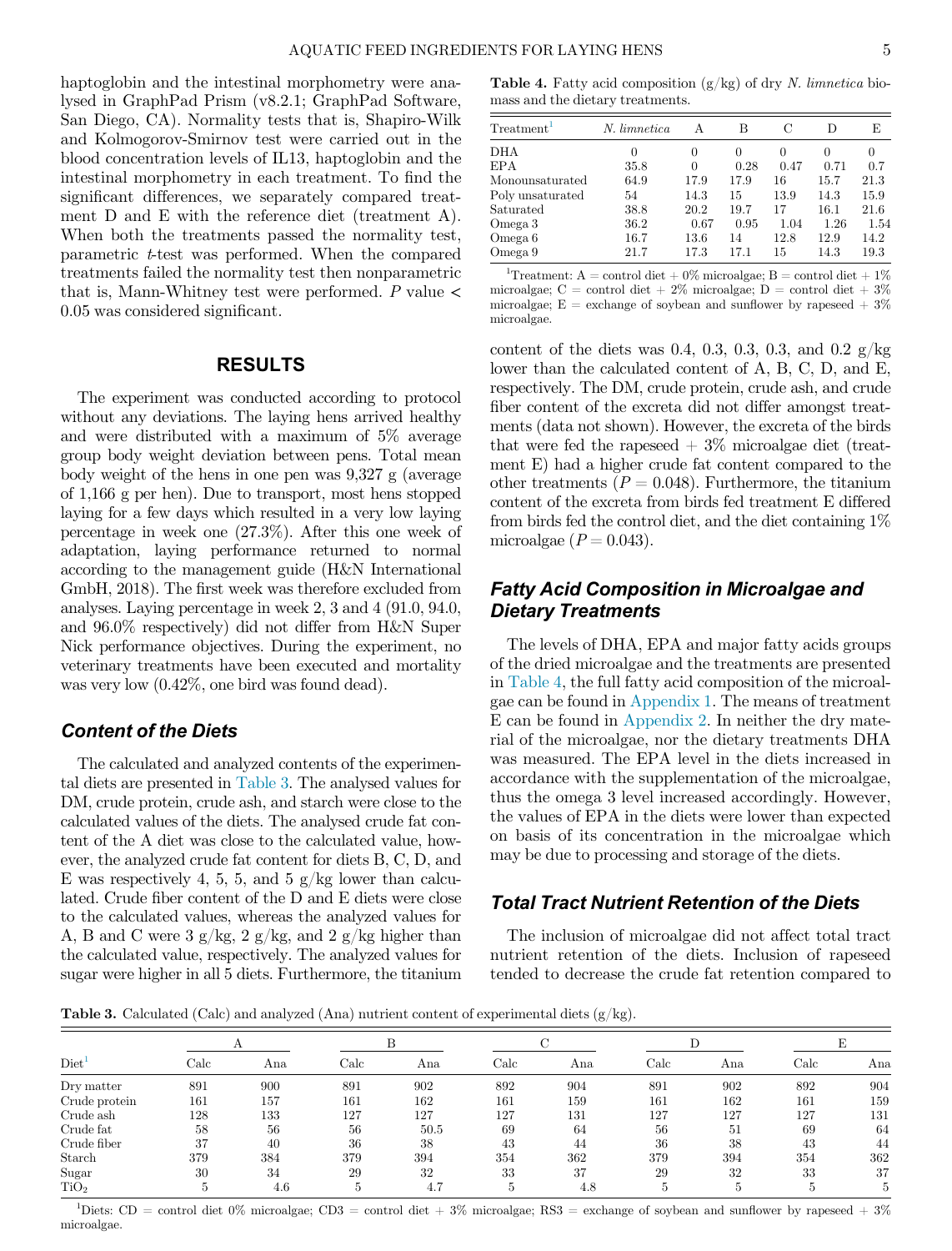<span id="page-5-0"></span>**Table 5.** Total tract nutrient retention  $(\%)$  of diets with increasing inclusions  $(0, 1, 2, 3\%)$  of microalgae.

| Treatment <sup>1</sup>                                               |                                     | В                                    | C                                  | Ð                                   | E                                     | SEM <sup>2</sup>                 | $P value^3$                          |
|----------------------------------------------------------------------|-------------------------------------|--------------------------------------|------------------------------------|-------------------------------------|---------------------------------------|----------------------------------|--------------------------------------|
| Dry matter<br>Crude protein<br>Crude ash<br>Crude fat<br>Crude fiber | 69.1<br>50.3<br>46.9<br>71.8<br>7.3 | 67.2<br>46.4<br>39<br>69.2<br>$-9.7$ | 70.6<br>52.5<br>48.7<br>68.7<br>82 | 70.1<br>51.5<br>45.3<br>67.9<br>8.1 | 60.6<br>40.7<br>31.2<br>57.2<br>$-14$ | 4.3<br>6.9<br>7.8<br>4.9<br>13.7 | 0.16<br>0.44<br>0.2<br>0.063<br>0.31 |

<span id="page-5-2"></span><sup>1</sup>Treatment: A = control diet + 0% microalgae; B = control diet + 1% microalgae; C = control diet + 2% microalgae;  $D =$  control diet + 3% microalgae;  $E =$  exchange of soybean and sunflower by rapeseed  $+3\%$ microalgae. <sup>2</sup>

 ${}^{2}\text{SEM} = \text{average standard error of the mean}.$ 

<span id="page-5-4"></span><span id="page-5-3"></span>3 Pairwise differences are marked with superscripted indices when significant differences  $(P < 0.05)$  were observed.

all other treatments  $(P = 0.063)$  and numerically decreased all retention coefficients ([Table 5\)](#page-5-0).

#### Laying Hen Performance

Because of the different objectives (effect of microalgae on performance vs. influence on intestinal morphometry and systemic inflammatory markers) and dietary differences, treatment B, C should not be compared with treatment E. Due to the influence treatment E has on the averages, variances and analysis, treatment E was excluded from the analyses of performance on egg characteristics and fatty acid composition. [Table 6](#page-5-1) represents the effects of the inclusion of microalgae on laying hen performance. The average increase in body weight of the individual hens, as well as the feed conversion ratio and the average egg weight were not affected by inclusion of the microalgae in the diet. The average feed intake per hen per day, however, was affected by the dietary treatments. Inclusion of 2% and 3% microalgae resulted in a higher feed intake compared to the control group  $(P = 0.001)$ . The rate of lay of birds fed 2 or 3\% microalgae was respectively 5.8 and 4.4% ( $P = 0.018$ ) higher compared to the control group. In the first 3 wk, the rate of lay tended to normalize faster upon inclusion of the microalgae in the diet which might suggest a faster recovery from stress conditions during transport  $(P = 0.092)$ . Although not significant, the numerical difference in feed intake between wk 1 and wk 2 correspond to a faster recovery due to the supplementation of the microalgae. The means of treatment E can be found in [Appendix 2.](#page-13-1)

## Egg Characteristics

Inclusion level of microalgae had neither effect on the weight of the shell, yolk or albumen nor on the ratio of these parts of the egg ([Table 7](#page-6-0)). The EPA content of the eggs was relatively small and was both linear and quadratically affected by the increasing inclusion of microalgae ( $P < 0.00$ ; [Figure 1](#page-6-1)A). The DHA content

<span id="page-5-1"></span>Table 6. Effects of increasing inclusions (0, 1, 2, 3%) of microalgae on laying hen performance.

|                                 |                    |                      |                |                |                       |                  | $P-value4$ |           |           |         |                            |
|---------------------------------|--------------------|----------------------|----------------|----------------|-----------------------|------------------|------------|-----------|-----------|---------|----------------------------|
|                                 |                    |                      |                |                |                       |                  |            | Treatment |           |         |                            |
| Treatment <sup>1</sup>          | $A(0\%)$           | $B(1\%)$             | C(2%)          | $D(3\%)$       | Average<br>treatments | SEM <sup>2</sup> |            | Linear    | Quadratic | Week    | Week $\times$<br>Treatment |
| Average body weight per hen (g) |                    |                      |                |                |                       |                  |            |           |           |         |                            |
| Start                           | 1,175              | 1,162                | 1,161          | 1,171          |                       | 16.8             | 0.8        | 0.82      | 0.34      |         |                            |
| End(28d)                        | 1,495              | 1,464                | 1,483          | 1,487          |                       | 18.8             | 0.42       | 0.92      | $0.2\,$   |         |                            |
| Growth                          | 321                | 302                  | 322            | 316            |                       | 33.3             | 0.7        | 0.92      | 0.64      |         |                            |
| Feed intake $(g/hen/day)$       |                    |                      |                |                |                       |                  |            |           |           |         |                            |
| wk <sub>1</sub>                 | 106                | 106                  | 109            | 106            | 107                   |                  |            |           |           |         |                            |
| wk <sub>2</sub>                 | $119$ <sup>B</sup> | $126^{\rm A}$        | $125^{\rm A}$  | $126^{\rm A}$  | 124                   | $\boldsymbol{2}$ | 0.007      | 0.004     | 0.034     |         |                            |
| $\le k$ 3                       | $117^{\rm B}$      | $121^{AB}$           | $126^{\rm A}$  | $124^{\rm A}$  | 122                   | 2.7              | 0.051      | 0.019     | 0.16      |         |                            |
| wk <sub>4</sub>                 | 122                | 120                  | 126            | 124            | 123                   | 2.3              | 0.06       | 0.043     | 0.96      |         |                            |
| Average <sup>3</sup>            | $119^{\rm C}$      | $122^{\rm BC}$       | $126^{\rm A}$  | $125^{\rm AB}$ |                       | 1.6              | 0.004      | 0.001     | 0.08      | 0.1     | 0.24                       |
| Rate of lay $(\%)$              |                    |                      |                |                |                       |                  |            |           |           |         |                            |
| wk <sub>1</sub>                 | 31.3               | 24.4                 | 30.4           | 27.1           | 28.3                  |                  |            |           |           |         |                            |
| wk <sub>2</sub>                 | 86.6               | 89.6                 | 97.3           | 92.9           | 91.6 <sup>b</sup>     | 4.32             | 0.12       | 0.07      | 0.24      |         |                            |
| wk <sub>3</sub>                 | 90.5               | 96.7                 | 97             | 93.2           | 94.3 <sup>ab</sup>    | 2.62             | 0.07       | 0.33      | 0.016     |         |                            |
| wk <sub>4</sub>                 | 94.8               | 95.8                 | 94.8           | 98.9           | 96.1 <sup>a</sup>     | 2.23             | 0.24       | 0.13      | 0.34      |         |                            |
| Average <sup>3</sup>            | $90.6^{\text{B}}$  | $94.1^{\mathrm{AB}}$ | $96.4^{\rm A}$ | $95.0^{\rm A}$ |                       | 1.83             | 0.039      | 0.018     | 0.08      | 0.013   | 0.09                       |
| Average egg weight per egg (g)  |                    |                      |                |                |                       |                  |            |           |           |         |                            |
| wk <sub>1</sub>                 | 47.6               | 48.0                 | 48.4           | 46.9           | 47.7                  |                  |            |           |           |         |                            |
| wk <sub>2</sub>                 | 54.2               | 54.7                 | 54.2           | 53.7           | 54.2                  | 0.74             | 0.61       | 0.42      | 0.35      |         |                            |
| wk <sub>3</sub>                 | 57.8               | 57.7                 | 57.5           | 56.8           | 57.4                  | 0.77             | 0.58       | 0.22      | 0.56      |         |                            |
| wk <sub>4</sub>                 | 57.3               | 57.1                 | 57.5           | 56.4           | 57.1                  | 0.79             | 0.54       | 0.36      | 0.48      |         |                            |
| Average <sup>3</sup>            | 56.4               | 56.5                 | 56.4           | 55.6           |                       | 0.65             | 0.53       | 0.24      | 0.39      | < 0.001 | 0.77                       |
| Feed conversion ratio $(\%)$    |                    |                      |                |                |                       |                  |            |           |           |         |                            |
| wk <sub>1</sub>                 | 7.8                | 10.3                 | 8.1            | 8.7            | 8.7                   |                  |            |           |           |         |                            |
| wk <sub>2</sub>                 | 2.6                | 2.6                  | 2.4            | 2.5            | $2.52^{\circ}$        | 0.1              | 0.570      | 0.560     | 0.580     |         |                            |
| $\le k$ 3                       | 2.3                | 2.2                  | 2.2            | 2.3            | 2.25 <sup>b</sup>     | 0.1              | 0.260      | 0.260     | 0.110     |         |                            |
| wk <sub>4</sub>                 | 2.2                | 2.2                  | 2.3            | 2.2            | 2.61 <sup>a</sup>     | 0.1              | 0.370      | 0.530     | 0.700     |         |                            |
| Average <sup>3</sup>            | 2.5                | 2.4                  | 2.4            | 2.5            |                       | 0.06             | 0.750      | 0.710     | 0.310     | < 0.001 | 0.21                       |

<span id="page-5-8"></span><span id="page-5-5"></span><sup>1</sup>Treatments: A = control diet 0% microalgae; B = control diet + 1% microalgae; C = control diet + 2% microalgae; D = control diet + 3% microalgae;  ${}^{2}$ SEM = average standard error of the mean. Wk 1 is excluded from the average.

<span id="page-5-6"></span><sup>3</sup>Due to severe drop in production, wk 1 is excluded from the average and analysis.

<span id="page-5-9"></span><span id="page-5-7"></span><sup>4</sup>Pairwise differences are marked with superscripted indices when significant differences ( $P < 0.05$ ) were observed.<br><sup>AB</sup>Means within a row with no common superscript differ ( $P < 0.05$ ).<br><sup>ab</sup>Means within a column with no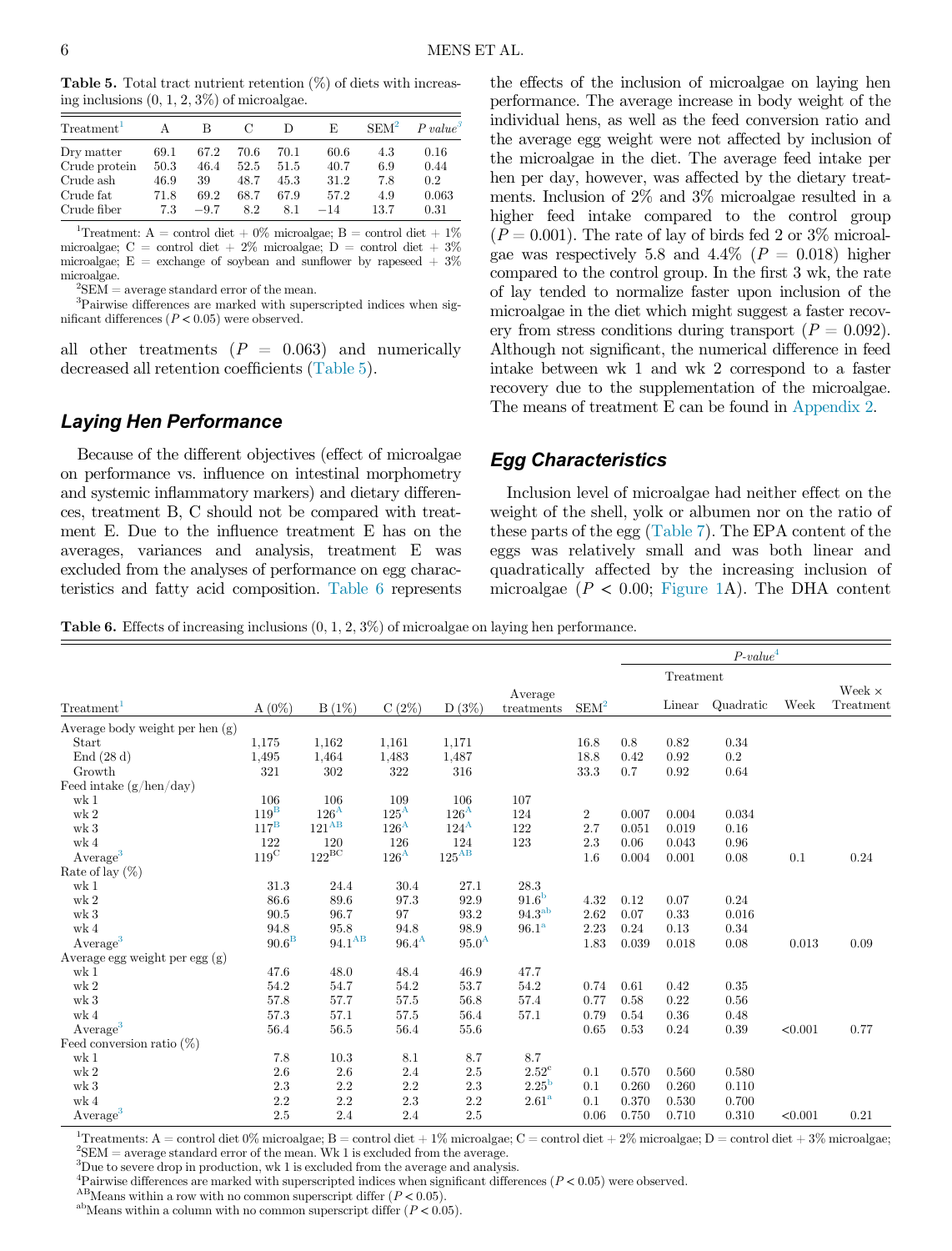<span id="page-6-0"></span>

|  |  |  |  |  |  |  |  | <b>Table 7.</b> Effects of increasing inclusions $(0, 1, 2, 3\%)$ of microalgae on egg characteristics |
|--|--|--|--|--|--|--|--|--------------------------------------------------------------------------------------------------------|
|--|--|--|--|--|--|--|--|--------------------------------------------------------------------------------------------------------|

|                           |          |       | C(2%) | $D(3\%)$ | SEM <sup>2</sup> | $P-value$ |           |
|---------------------------|----------|-------|-------|----------|------------------|-----------|-----------|
| Treatment <sup>T</sup>    | $A(0\%)$ | B(1%) |       |          |                  | Linear    | Quadratic |
| Fresh weights (g per egg) |          |       |       |          |                  |           |           |
| Shell                     | 7.7      | 7.6   | 7.8   | 7.6      | 0.1              | 0.3       | 0.55      |
| Yolk                      | 15.1     | 14.6  | 15    | 14.6     | 0.3              | 0.16      | 0.84      |
| Albumin                   | 34.4     | 34.4  | 34.5  | 34.1     | 0.7              | 0.76      | 0.58      |
| Ratio $(\%)$              |          |       |       |          |                  |           |           |
| Shell                     | 13.4     | 13.4  | 13.5  | 13.3     | 0.1              | 0.57      | 0.85      |
| Yolk                      | 26.5     | 25.9  | 26.3  | 26.1     | 0.3              | 0.46      | 0.38      |
| Albumin                   | 60.3     | 61    | 60.5  | 60.8     | 0.4              | 0.42      | 0.51      |

<span id="page-6-2"></span><span id="page-6-1"></span><sup>1</sup>Treatment: A = control diet 0% microalgae; B = control diet + 1% microalgae; C = control diet + 2% microalgae; D = control diet + 3% microalgae.  ${}^{2}$ SEM = average standard error of the mean.



Figure 1. Relation between microalgae inclusion level in the feed and the EPA (A) and DHA (B) content in the egg.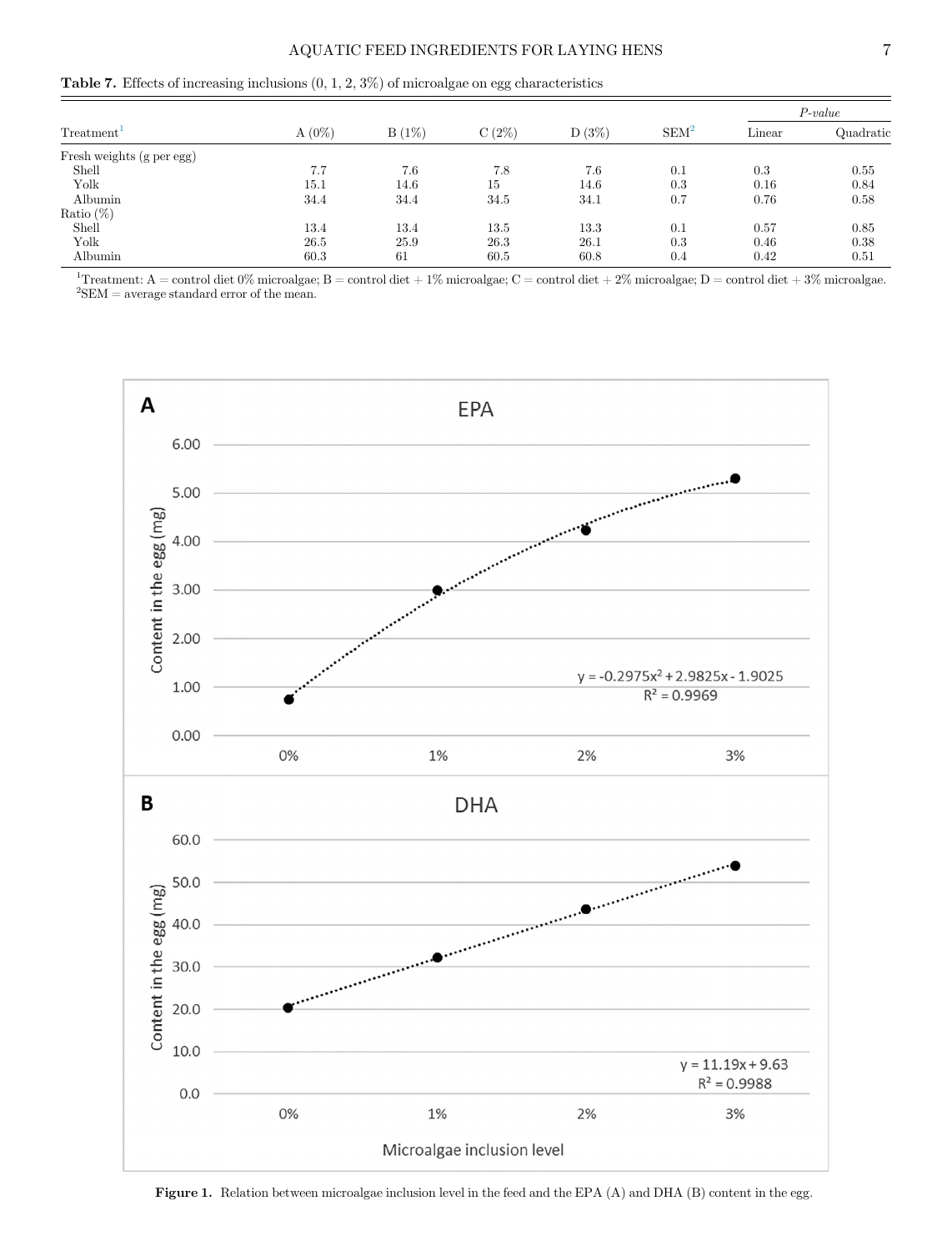<span id="page-7-0"></span>**Table 8.** Effects of increasing inclusions  $(0, 1, 2, 3\%)$  of microalgae on yolk fatty acid composition  $(g/100 \text{ g dry yolk})$ .

| Treatment <sup>1</sup> |                   |                    |                 |                   |         |                          | $P\text{-value}^\circ$ |
|------------------------|-------------------|--------------------|-----------------|-------------------|---------|--------------------------|------------------------|
| Fatty acids            |                   |                    |                 | D                 | $SEM^2$ | $\mathop{\text{Linear}}$ | Quadratic              |
| Monounsaturated        | 26.5              | 26.64              | 26.49           | 26.78             | 0.174   | 0.22                     | 0.57                   |
| Polyunsaturated        | 8.11              | 8.27               | 8.11            | 8.26              | 0.174   | 0.61                     | 0.97                   |
| Saturated              | $20.17^{h}$       | $20.35^{ab}$       | $20.42^{\rm a}$ | $20.39^{a}$       | 0.09    | 0.022                    | 0.126                  |
| Omega 3                | $0.43^{\circ}$    | 0.67 <sup>c</sup>  | 0.87            | 1.06 <sup>a</sup> | 0.014   | < 0.001                  | 0.022                  |
| Omega 6                | 7.56 <sup>a</sup> | 7.47 <sup>ab</sup> | $7.13^{bc}$     | 7.09 <sup>c</sup> | 0.166   | 0.004                    | 0.84                   |
| Omega 9                | 22.9              | 22.8               | 22.77           | 22.66             | 0.198   | 0.6                      | 0.95                   |

<span id="page-7-3"></span><span id="page-7-2"></span><sup>1</sup>Treatment: A = control diet 0% microalgae; B = control diet + 1% microalgae; C = control diet + 2% microalgae; D = control diet + 3% microalgae.  ${}^{2}$ SEM = average standard error of the mean.

<span id="page-7-4"></span><sup>3</sup>Pairwise differences are marked with superscripted indices when significant differences ( $P < 0.05$ ) were observed.<br><sup>abcd</sup>Means within a row with no common superscript differ ( $P < 0.05$ ).

was only linear affected by the increasing inclusion of the microalgae ( $P < 0.001$ ; [Figure 1](#page-6-1)B).

#### **DISCUSSION**

# Diets and Retention

#### Fatty Acid Composition of the Yolk

The effects of the experimental diets on the monounsaturated, polyunsaturated, saturated, omega 3, omega 6 and omega 9 fatty acids of the yolk are presented in [Table 8](#page-7-0). The different dietary treatments did not affect the monounsaturated fatty acids, polyunsaturated fatty acids and omega 9 fatty acids. The omega-3 fatty acid content, however, was both linearly and quadratically affected by the dietary treatments ( $P < 0.001$ ). With an increase of algal biomass in the feed, the omega-3 content in the yolk increased as well. All the treatments differed from each other. Our results show that the plateau of the effects of including these microalgae on the omega-3 content of the yolk is higher than 3%. The omega 6 content of the yolk was negatively affected by the 2 and 3% inclusion of microalgae  $(P = 0.004)$ . The saturated fatty acid content was approximately 230 mg higher when  $2\%$  and  $3\%$  microalgae were included, compared to no supplementation of microalgae  $(P = 0.022)$ .

# <span id="page-7-1"></span>Intestinal Morphometry and Systemic Inflammatory Markers

To investigate whether the inclusion of 3% microalgae in the diet of laying hens leads to a change in systemic immunity, IL13, and haptoglobin were measured in the blood plasma of hens fed diets D and E and compared with the values measured in hens fed the reference diet A ([Figure 2\)](#page-7-1). Blood plasma concentration of haptoglobin was low  $(P < 0.05)$  in both groups supplemented with microalgae that is, treatment D and E, compared to treatment A. A notable finding was that hens which received the rapeseed meal as a mild dietary challenge in addition to the 3% microalgae supplement (i.e., diet E) had no difference  $(P > 0.05)$  in blood plasma concentration of haptoglobin compared to hens that received 3% microalgae (i.e., diet D). No difference was observed in blood plasma concentrations of IL13. Intestinal morphometry of both the jejunum and colon was not affected by dietary challenge or inclusion of 3% microalgae in the laying hen diet ([Figure 3\)](#page-8-0).

The diets for this study were produced in agreement with the calculated nutrient content. The nutrient content of the five diets differed minimally between each other, except where the difference where due to the inclusion of the microalgae. The nutrient retention of the diets was not affected by the inclusion of N. limnetica. Only the retention of fat tended to be lower in treatment E, indicating that rapeseed meal negatively affects the fat retention, which cannot be counteracted for by the inclusion of 3% microalgae. Overall, the nutrient retention found in this experiment was considered normal. The nutrient retention of crude fibre is very variable and can result in negative values. Studies researching the retention of other microalgae in chickens found contradictory effects. [Choi et al. \(2017\)](#page-11-20) and [Abdelnour](#page-10-0) [et al. \(2019\)](#page-10-0) supplemented broiler diets with Chlorella vulgaris and found a higher energy digestibility, but no differences in dry matter digestibility. On the other hand, Park et al.  $(2018)$  found a linear increase in apparent total tract digestibility of dry matter and nitrogen of broilers fed with diets with increasing inclusion of



Figure 2. Boxplot based on the effects of 3% microalgae inclusion (treatment D) and  $3\%$  microalgae inclusion + mild dietary rapeseed + sunflower challenge (treatment E) compared to the reference diet (treatment A) on systemic inflammatory parameters. Each dot, square and triangle represents the average per pen (two birds per replicate). \*\* represent a significance of  $P < 0.01$  between the treatments indicated by the horizontal lines.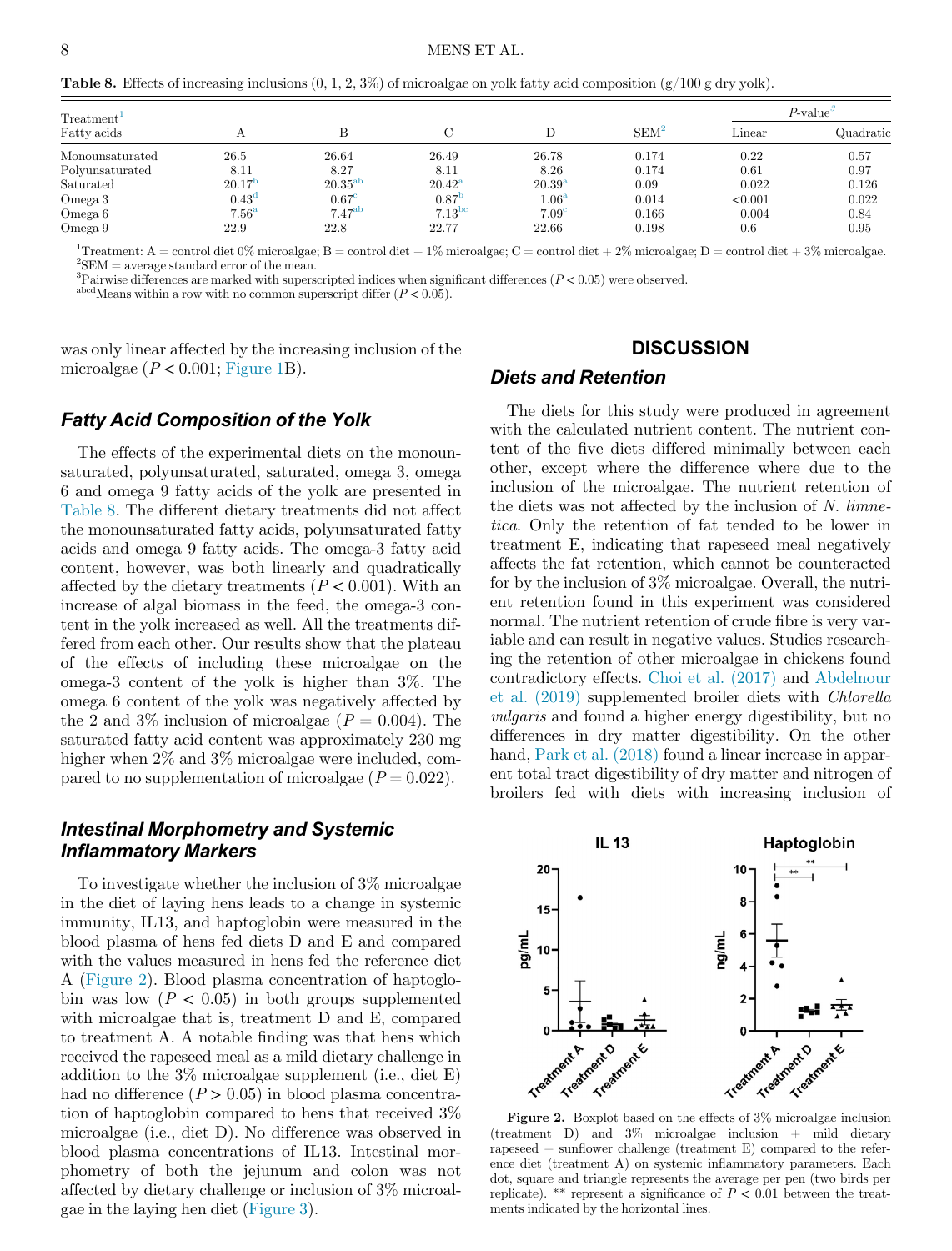<span id="page-8-0"></span>

Figure 3. Boxplot based on the effects of 3% microalgae inclusion (treatment D) and 3% microalgae inclusion + mild dietary rapeseed  $+$  sunflower challenge (treatment E) compared to the reference diet (treatment A) on gut morphometry in the jejunum and colon. Each dot, square and triangle represents the average per pen (2 birds per replicate).

Arthrospira platensis (Spirulina). Similar results were found in weaned piglets, fed with Schizochytrium spp. Supplementation [\(Kibria and Kim, 2019\)](#page-11-22) and piglets fed with Spirulina or C. *vulgaris* ([Furbeyre et al., 2017](#page-11-5)). [Furbeyre et al. \(2017\)](#page-11-5) also found an increase in total tract digestibility for gross energy. In vitro work on several microalgae (Spirulina, C. vulgaris, Tetraselmis suecia, and Phaeodactylum tricornutum) did not show any differences in digestibility [\(Batista et al., 2017\)](#page-11-23).

## Production Performance

As different microalgae have their own structure, components and function, the overall outcomes of this and other studies are not conclusive for microalgae in general. In our study, the rate of lay was higher when N. limnetica was provided. Most other studies found either no effects, or also an improvement on the egg production ([Park et al., 2015;](#page-11-24) [Choi et al., 2018\)](#page-11-25). However, none of the above studies, nor our study was designed to determine the mode of action to explain an improvement of egg production. It might be speculated that the essential amino acid content or other health beneficial microalgal compounds have a positive influence on production.

Another possibility is the influence of the microalgae on the microbiome [\(Janczyk et al., 2009](#page-11-26)). The microbiome composition and the metabolites provided by the microbiome could influence the egg production process.

Inclusion of microalgae in the diet did not affect the body weight of the laying hens. This is in line with most of the results found in other studies ([Bruneel et al.,](#page-11-27) [2013;](#page-11-27) [Ao et al., 2015;](#page-10-1) [Ekmay et al., 2015;](#page-11-28) [Neijat et al.,](#page-11-10) [2016;](#page-11-10) [Moran et al., 2019](#page-11-29)). Only [Lemahieu et al. \(2013\)](#page-11-12) found a 5% decrease in body weight when feeding 2 levels of N. Oculate between 2.5 and 8.6% supplementation. However, no explanation was given for this decrease. In our work, the feed intake was higher in the treatments with 2 and 3\% supplementation of N. *limnetica*. This is in contrast with other studies, where either no effect or a decrease in feed intake has been found ([Halle et al.,](#page-11-30) [2009;](#page-11-30) [Ao et al., 2015;](#page-10-1) [Ekmay et al., 2015](#page-11-28); [Neijat et al.,](#page-11-10) [2016\)](#page-11-10). Compared to the reference diet the feed intake in this study, increased with 7 or 6 g per hen per day when hens were fed the C or D diets, respectively. Laying hens usually have a lower feed intake at the beginning of the production period, which is lower than required for maintenance and production ([Leeson and Sum](#page-11-31)[mers, 2005\)](#page-11-31). Thus, a voluntary increased feed intake is positive for the short-term (increase of production) and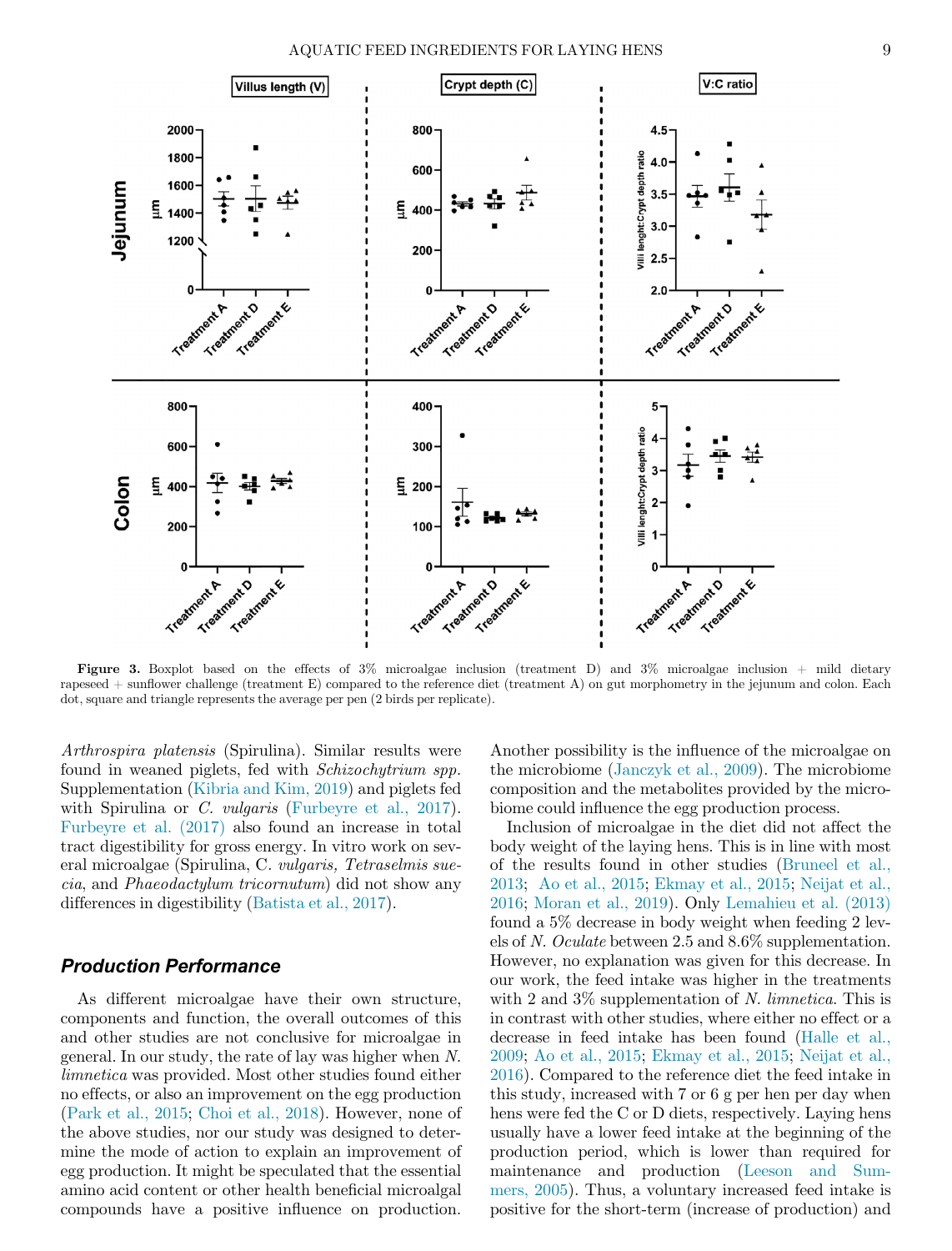the long-term (persistency). In this study neither effects of the microalgae on the feed conversion ratio nor on the average egg weight were measured. Similar results were reported in other studies ([Halle et al., 2009](#page-11-30); [Ao et al.,](#page-10-1) [2015;](#page-10-1) [Neijat et al., 2016;](#page-11-10) [Wu et al., 2019](#page-12-2)).

## Egg Characteristics

In this study, no effects were found of the inclusion of microalgae on the shell, yolk, or albumin weights or the ratio of these egg components. This is in line with other egg characteristics studies which also found no differences ([Fredriksson et al., 2006](#page-11-8); [Lemahieu et al., 2013](#page-11-12); [Ao et al., 2015](#page-10-1); [Ekmay et al., 2015;](#page-11-28) [Neijat et al., 2016](#page-11-10); [Wu et al., 2019](#page-12-2)). This study did not measure any olfactory characteristics of the eggs; no systematically observed values can be reported. However, in the eggs that were consumed, a change in color of the yolk was noted upon inclusion of the microalgae. Some of the yolks were greenish or had green hints. In this work we did not study which level of N. limnetica inclusion and which specific compound caused the yolk colouring. Consequence of this possible colouring may be that, without proper information, egg consumers will be hesitant to buy and consume such green eggs. It could be possible to use other natural colourings in the diet (i.e., carotene) to counteract the green colouring. Other studies also found differences in yolk color when providing microalgae ([Ginzberg et al., 2000;](#page-11-7) [Halle et al., 2009](#page-11-30); [Zheng et al., 2012](#page-12-4); [Bruneel et al., 2013](#page-11-27); [Wu et al., 2019\)](#page-12-2).

# Fatty Acid Composition of the Eggs

This study showed clear effects of the inclusion of N. limnetica on the EPA and in particular the DHA content in the yolk. Consequently, the total omega 3 content of the egg is affected by the microalgae inclusion levels as well. Results reported by [Nitsan et al. \(1999\)](#page-11-32) showed that addition of 1.0% Nannochloropsis spp. To the diet elevated the DHA content of the eggs by almost 25%. [Wu et al. \(2019\)](#page-12-2) also studied Nannochloropsis spp. Supplementation  $(1, 2, 4, \text{ and } 8\%)$  in laying hens' diets. Similar to the results of the current study, they also reported increasing DHA and EPA content while increasing the supplementation in the diet. Increasing levels of DHA levels are also found in the study of [Ao et al. \(2015\)](#page-10-1) upon supplementing increasing levels of commercial microalgae. Similar results were found by [Lemahieu et al. \(2013\)](#page-11-12), who tested 4 microalgae (Phaeodactylum tricornutum, Nannochloropsis oculata, Isochrysis galbana, Chlorella fudca) with 2 inclusion levels  $(0.125 \text{ and } 0.250\%)$ . Lemahieu et al.  $(2013)$  also reported DPA in all microalgae enriched eggs. DPA is an intermediate in the conversion process of EPA to DHA. According to [Nitsan et al. \(1999\)](#page-11-32) and [Lemahieu et al. \(2013\)](#page-11-12), it seems that, due to the much higher amounts of DHA compared to EPA found in the eggs, microalgal omega 3 fatty acids are first converted to DHA, before those fatty acids are deposited in the egg yolk. This hypotheses and

results are confirmed by [Bruneel et al. \(2013\),](#page-11-27) who also found low levels of EPA and high levels of DHA. The results of the current study contribute to this hypothesis as well, since also in this study the DHA levels were much higher than the EPA levels. However, the levels in eggs found in this study (DHA: 20.5−53.9 mg/egg and EPA: 0.7−5.3 mg/egg), are a bit lower, but comparable to levels found by [Lemahieu et al. \(2013\)](#page-11-12) (approx. DHA: 48−67 mg/egg and approx. EPA: 3.1−6.2 mg/egg). On basis of dry yolk our results are considerably higher than the levels found in the studies by [Wu et al. \(2019\)](#page-12-2) (average DHA: 42.0−111.6 mg/g yolk and average EPA: 7.75 −14.92 mg/yolk). As [Figure 1](#page-6-1) shows, the DHA and EPA content did not plateau yet upon increases algae content. Thus, the optimum of N. limnetica inclusion in laying hen diets to increase the DHA and EPA content in the yolk is considerably higher than 3%, based on the amount of algal omega-3 fatty acids included in the feed. [Wu et al. \(2019\)](#page-12-2) supplemented the diets with 1, 2, 4, and 8% of Nannochloropsis spp., and saw the DHA content plateau in time for each group but on different levels, dependent on the initial level that was provided in the diet. The study of [Wu et al. \(2019\)](#page-12-2) did not report quadratic testing of the doses. However, the results show that inclusion of 4 and 8% is possible and indicate that higher levels of microalgae result in similar dynamics, but at a different level. Nevertheless, the effects on performance are not properly researched when including even higher amounts of microalgae, thus these possible consequences should be studied before using high inclusions of microalgae in practice. Furthermore, high inclusion is also dependent on the amount and bioavailability of omega 3 fatty acids in the microalgae. Based on the average intake of feed and the number of eggs per timeperiod, the estimated efficiency of algal  $EPA + DHA$ deposition in the eggs was about 35% for all algal inclusion levels (data not shown). This value indicates a quite well bioavailability of the algal biomass which was only dried before inclusion in the feed and is higher than the efficiency reported by [Lemahieu et al. \(2013\),](#page-11-12) who found a 20% efficiency of N. Oculata.

# Intestinal Histomorphometry and Systemic Inflammatory Markers

In this study, the histomorphometric characteristics of the intestine and the changes in the concentrations of APP (haptoglobin) and cytokines (interferon- $\gamma$ ; data not shown because the measured concentrations were below the detection limit; and IL-13) in the blood of laying hens fed the experimental diets were recorded and compared with the group fed the reference diets to look for any adverse effects of the experimental diets. Rapeseed was used as a mild nutritional challenge for the gastrointestinal tract. Due to the complex fibre matrix and heat treatment at production of the diets, the digestibility of diets with high levels of rapeseed meal is lower. More distally in the gut, delayed digestion of nutrients results in more substrate arriving in the large intestine,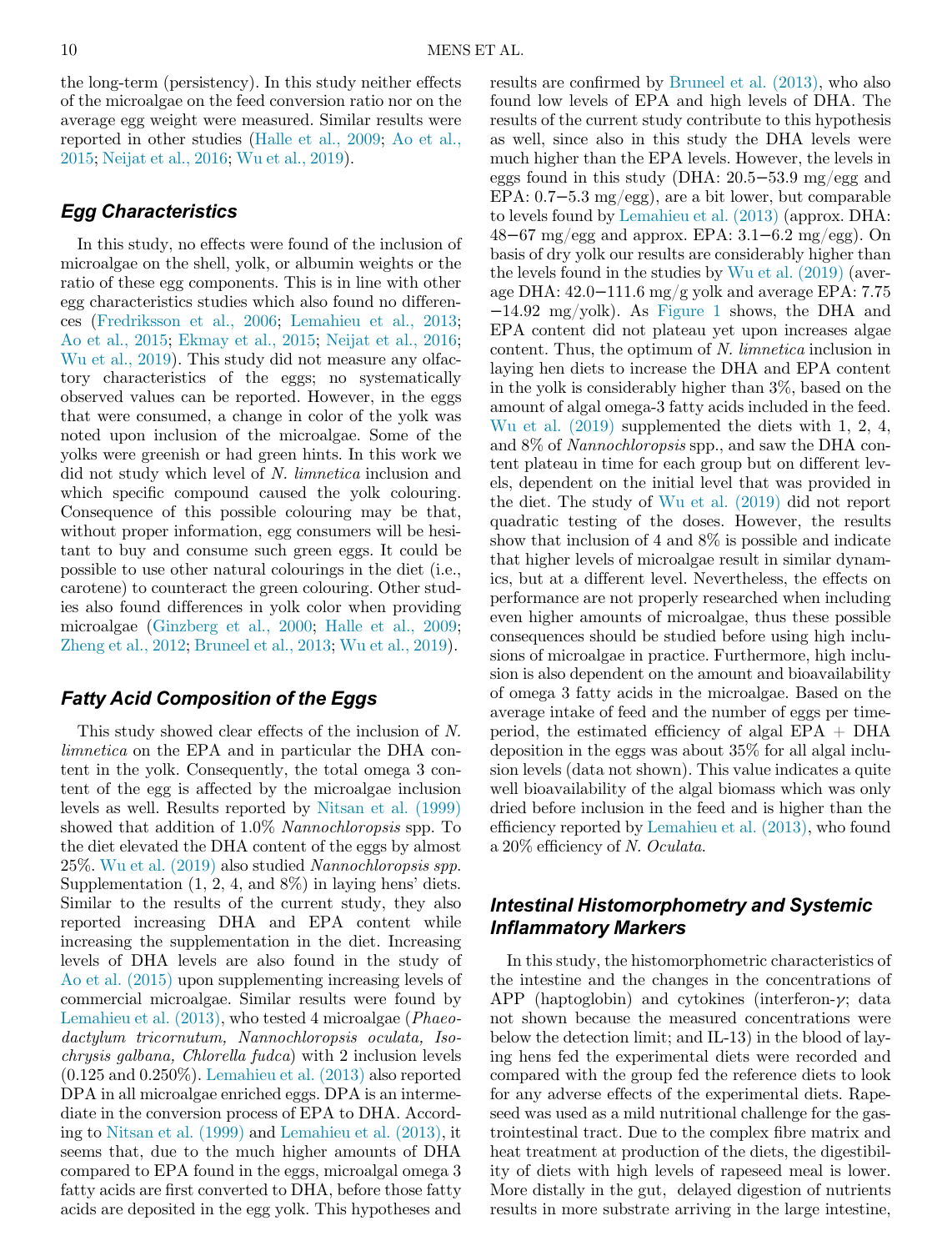causing more microbial fermentation. Extensive fermentation is undesirable and a risk for gut health. Neither the rapeseed challenge, nor the microalgae affected the morphology of the jejunum or colon. Other studies found improvements in gut morphology when microalgae were incorporated into chicken feed. Broilers fed a basal diet enriched with Chlorella by-products at 1% [\(Mirzaie](#page-11-33) [et al., 2020](#page-11-33)) or 2.5, 5, and 7.5% ([Kang et al., 2017](#page-11-34)) were found to have greater jejunum villi height and crypt depth. However, Mirzaie and colleagues observed no significant difference in the intestinal histomorphometry in birds fed diets containing 2% Chlorella by-products ([Mirzaie et al., 2020\)](#page-11-33). Combining the results of this study with those of previous studies, it appears that the effects of microalgae on intestinal histomorphometry depend on the type and content of microalgae. We did not measure concentrations of the cytokine IFN- $\gamma$  above the limit of detection in the blood of birds receiving treatment A, D, or E. No significant differences were observed between treatments D and E and the reference diet A regarding IL -13. This observation of cytokine and chemokine levels confirms that the dietary treatments did not promote cell-mediated immune responses or induce physiological changes due to inflammation in tissues. Furthermore, we did not observe any signs of inflammation or pathophysiological events in histomorphometry, which is consistent with the observations for cytokines and chemokines. In addition, we observed significantly lower haptoglobin concentration in treatment groups D and E compared to the reference diet, that is, treatment A. Although intersample variability was high in treatment A, the results suggest that treatment D and E resulted in a different inflammatory response compared to treatment A. Higher haptoglobin concentrations reflect inflammatory or infection status due to microbes (pathogenic bacterial, protozoal or viral loads) in broiler chickens ([Garcia et al., 2009](#page-11-35); [Georgieva et al., 2010;](#page-11-36) [Asasi et al., 2013\)](#page-10-2). However, quails infected with fungal infection (aspergillosis) were found to have lower haptoglobin levels compared to the uninfected groups [\(Goetting et al., 2013](#page-11-37)). This suggests that in birds, discrepancies in the direction of haptoglobin change may depend on the type of infection. Although the direction of haptoglobin changed in this study is consistent with that of a study of fungal infections in quail, we did not detect high mortality or other signs indicating a negative impact on the health or productive performance of laying hens in our study. Overall, the histomorphometry, IL13, and haptoglobin results indicate that the experimental diet most likely does not contain any hazardous substances that could affect intestinal tissues or inflammatory markers to the extent that the health or performance of the laying hens would be affected during the 4-wk experimental period.

## **CONCLUSIONS**

<span id="page-10-2"></span><span id="page-10-1"></span><span id="page-10-0"></span>From this study it can be concluded that increasing inclusion of N. limnetica biomass in laying hen diets increases the DHA and EPA levels of the yolk and has small effect on the hens' performance. The rate of lay was higher when 2 or 3% N. limnetica was provided and the feed intake was increased in the treatments with 2 and 3% supplementation of the microalgae. This was possibly caused by the lower crude fat content of the algae diets. Inclusion of 3% microalgae resulted in lower haptoglobin levels in both the control and rapeseed diets. Other performance parameters, the intestinal morphometry and also the diet digestibility was not affected by the inclusion of the microalgae, indicating these microalgae could replace some protein sources without negative effects. Although there are no official guidelines for the intake of long-chain omega-3 fatty acids for humans yet, a minimum of 160 to 250 mg and a maximum of 3,000 mg of combined EPA and DHA per day is indicated for human consumption. Consumption of omega-3 enriched eggs with these microalgae can contribute to such an intake. In this study, we did not reach the optimal inclusion level of N. *limnetica* in laying hen diets to affect the omega 3 fatty acids in the yolk. However, the literature available on these topics is scarce, thus further research confirming these results are necessary.

## ACKNOWLEDGMENTS

The staff of experimental facilities "DB" are gratefully acknowledged for their excellent care for the laying hens and their support during the trial and data collection. Furthermore, Piet van Wikselaar, Wouter Muizelaar, Lotte Stokvis and Andreas Tsirantonakis are thanked for their assistance during the dissections. The laboratory staff of the Animal Nutrition Group is acknowledged for their first-rate work on the many egg yolks, as well as the WBVR staff for their work on the blood parameters. Jan van Harn and Wouter Muizelaar are acknowledged for their help and advice on earlier versions or this manuscript.

This research was partly funded by TKI Agrifood, within the framework of the innovation resources made available by the Ministry of Agriculture, Nature and Food Quality for the Top Sector Agrifood within the MMIP A3 Re-use of side and residual flows.

## DISCLOSURES

The authors declare no conflicts of interest.

#### REFERENCES

- [Abdelnour, S. A., M. E. Abd El-Hack, M. Arif, A. F. Khafaga, and](http://refhub.elsevier.com/S0032-5791(22)00176-6/sbref0001) [A. E. Taha. 2019. The application of the microalgae Chlorella spp.](http://refhub.elsevier.com/S0032-5791(22)00176-6/sbref0001) [as a supplement in broiler feed. Worlds Poult. Sci. J. 75:305](http://refhub.elsevier.com/S0032-5791(22)00176-6/sbref0001)–318.
- [Ao, T., L. M. Macalintal, M. A. Paul, A. J. Pescatore, A. H. Cantor,](http://refhub.elsevier.com/S0032-5791(22)00176-6/sbref0002) [M. J. Ford, B. Timmons, and K. A. Dawson. 2015. Effects of sup](http://refhub.elsevier.com/S0032-5791(22)00176-6/sbref0002)[plementing microalgae in laying hen diets on productive perfor](http://refhub.elsevier.com/S0032-5791(22)00176-6/sbref0002)mance, fatty-acid profi[le, and oxidative stability of eggs. J. Appl.](http://refhub.elsevier.com/S0032-5791(22)00176-6/sbref0002) [Poult. Res. 24:394](http://refhub.elsevier.com/S0032-5791(22)00176-6/sbref0002)–400.
- [Asasi, K., A. Mohammadi, Z. Boroomand, S. A. Hosseinian, and](http://refhub.elsevier.com/S0032-5791(22)00176-6/sbref0003) S. Nazifi[. 2013. Changes of several acute phase factors in broiler](http://refhub.elsevier.com/S0032-5791(22)00176-6/sbref0003)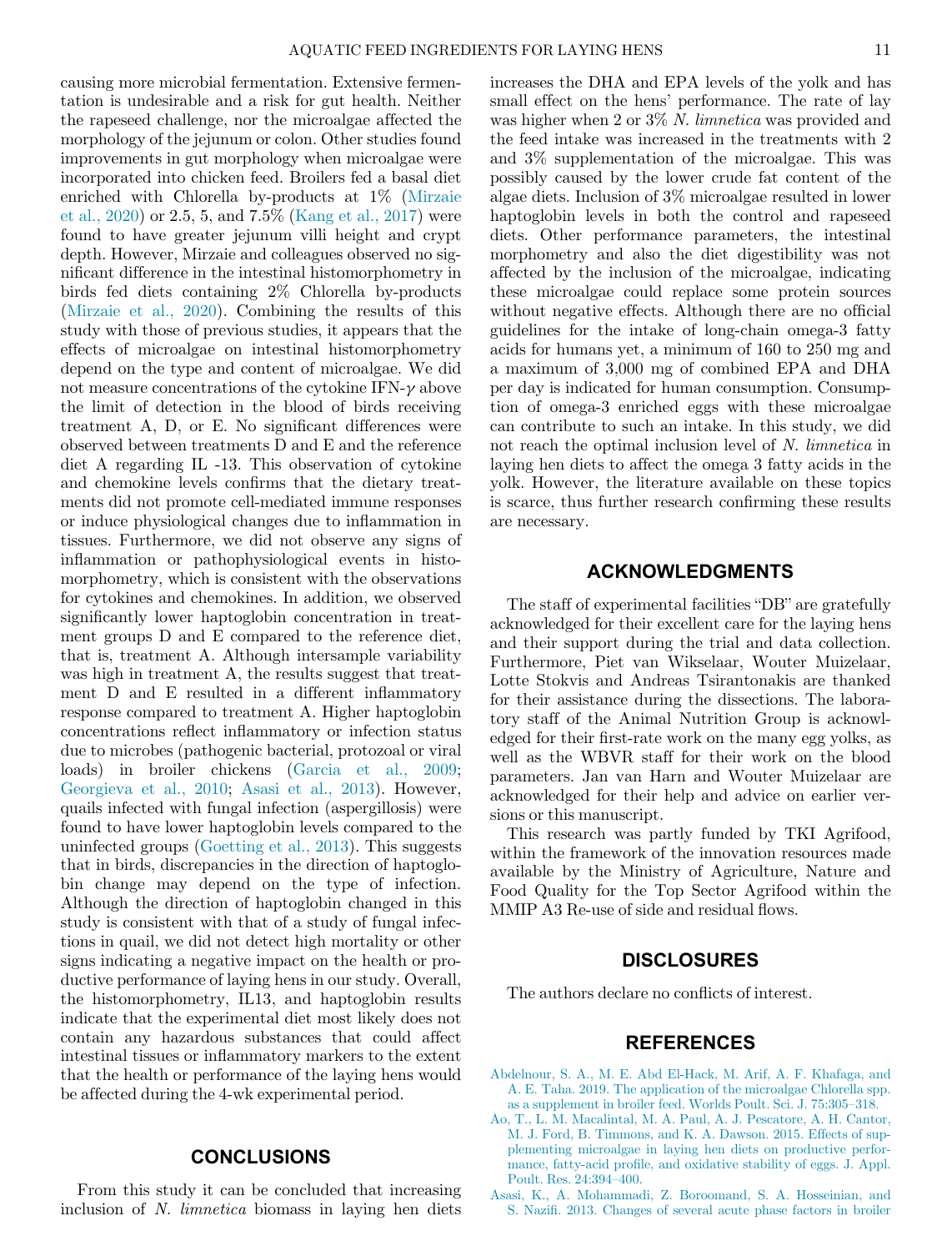<span id="page-11-26"></span>[chickens in response to infectious bronchitis virus infection. Poult.](http://refhub.elsevier.com/S0032-5791(22)00176-6/sbref0003) [Sci. 92:1989](http://refhub.elsevier.com/S0032-5791(22)00176-6/sbref0003)–1996.

- <span id="page-11-34"></span><span id="page-11-23"></span>[Batista, A. P., A. Niccolai, P. Fradinho, S. Fragoso, I. Bursic,](http://refhub.elsevier.com/S0032-5791(22)00176-6/sbref0004) L. Rodolfi[, N. Biondi, M. R. Tredici, I. Sousa, and](http://refhub.elsevier.com/S0032-5791(22)00176-6/sbref0004) [A. Raymundo. 2017. Microalgae biomass as an alternative ingredi](http://refhub.elsevier.com/S0032-5791(22)00176-6/sbref0004)[ent in cookies: sensory, physical and chemical properties, antioxi](http://refhub.elsevier.com/S0032-5791(22)00176-6/sbref0004)[dant activity and in vitro digestibility. Algal Res. 26:161](http://refhub.elsevier.com/S0032-5791(22)00176-6/sbref0004)–171.
- <span id="page-11-27"></span><span id="page-11-6"></span>[Bruneel, C., C. Lemahieu, I. Fraeye, E. Ryckebosch, K. Muylaert,](http://refhub.elsevier.com/S0032-5791(22)00176-6/sbref0005) [J. Buyse, and I. Foubert. 2013. Impact of microalgal feed supple](http://refhub.elsevier.com/S0032-5791(22)00176-6/sbref0005)[mentation on omega-3 fatty acid enrichment of hen eggs. J. Funct.](http://refhub.elsevier.com/S0032-5791(22)00176-6/sbref0005) [Foods 5:897](http://refhub.elsevier.com/S0032-5791(22)00176-6/sbref0005)–904.
- <span id="page-11-20"></span>[Choi, H., S. K. Jung, J. S. Kim, K. W. Kim, K. B. Oh, P. Y. Lee, and](http://refhub.elsevier.com/S0032-5791(22)00176-6/sbref0006) [S. J. Byun. 2017. Effects of dietary recombinant chlorella supple](http://refhub.elsevier.com/S0032-5791(22)00176-6/sbref0006)[mentation on growth performance, meat quality, blood character](http://refhub.elsevier.com/S0032-5791(22)00176-6/sbref0006)istics, excreta microfl[ora, and nutrient digestibility in broilers.](http://refhub.elsevier.com/S0032-5791(22)00176-6/sbref0006) [Poult. Sci. 96:710](http://refhub.elsevier.com/S0032-5791(22)00176-6/sbref0006)–716.
- <span id="page-11-25"></span><span id="page-11-22"></span>[Choi, Y., E. C. Lee, Y. Na, and S. R. Lee. 2018. Effects of dietary sup](http://refhub.elsevier.com/S0032-5791(22)00176-6/sbref0007)[plementation with fermented and non-fermented brown algae by](http://refhub.elsevier.com/S0032-5791(22)00176-6/sbref0007)[products on laying performance, egg quality, and blood pro](http://refhub.elsevier.com/S0032-5791(22)00176-6/sbref0007)file in [laying hens. Asian-Australas. J. Anim. Sci. 31:1654](http://refhub.elsevier.com/S0032-5791(22)00176-6/sbref0007)–1659.
- <span id="page-11-11"></span><span id="page-11-2"></span>[Christaki, E., P. Florou-Paneri, and E. Bonos. 2011. Microalgae: a](http://refhub.elsevier.com/S0032-5791(22)00176-6/sbref0008) [novel ingredient in nutrition. Int. J. Food Sci. Nutr. 62:794](http://refhub.elsevier.com/S0032-5791(22)00176-6/sbref0008)–799.
- <span id="page-11-31"></span><span id="page-11-13"></span>[CVB. 2018. Tabellenboek Veevoeding 2018: voedermormen Pluimvee](http://refhub.elsevier.com/S0032-5791(22)00176-6/sbref0046) [en voederwaarden voedermiddelen voor Pluimevee \[Feedstuffs](http://refhub.elsevier.com/S0032-5791(22)00176-6/sbref0046) [table for Poultry\]. Centraal Veevoederbureau, Lelystad, The Neth](http://refhub.elsevier.com/S0032-5791(22)00176-6/sbref0046)[erlands.](http://refhub.elsevier.com/S0032-5791(22)00176-6/sbref0046)
- <span id="page-11-12"></span><span id="page-11-3"></span>[de Jesus Raposo, M. F., R. M. de Morais, and A. M. de Morais. 2013.](http://refhub.elsevier.com/S0032-5791(22)00176-6/sbref0009) [Health applications of bioactive compounds from marine microal](http://refhub.elsevier.com/S0032-5791(22)00176-6/sbref0009)[gae. Life Sci. 93:479](http://refhub.elsevier.com/S0032-5791(22)00176-6/sbref0009)–486.
- <span id="page-11-28"></span><span id="page-11-0"></span>[Ekmay, R. D., K. Chou, A. Magnuson, and X. G. Lei. 2015. Continual](http://refhub.elsevier.com/S0032-5791(22)00176-6/sbref0010) [feeding of two types of microalgal biomass affected protein diges](http://refhub.elsevier.com/S0032-5791(22)00176-6/sbref0010)[tion and metabolism in laying hens. J Anim. Sci. 93:287](http://refhub.elsevier.com/S0032-5791(22)00176-6/sbref0010)–297.
- <span id="page-11-33"></span><span id="page-11-8"></span>[Fredriksson, S., K. Elwinger, and J. Pickova. 2006. Fatty acid and](http://refhub.elsevier.com/S0032-5791(22)00176-6/sbref0011) [carotenoid composition of egg yolk as an effect of microalgae addi](http://refhub.elsevier.com/S0032-5791(22)00176-6/sbref0011)[tion to feed formula for laying hens. Food Chem. 99:530](http://refhub.elsevier.com/S0032-5791(22)00176-6/sbref0011)–537.
- <span id="page-11-29"></span><span id="page-11-5"></span>[Furbeyre, H., J. van Milgen, T. Mener, M. Gloaguen, and](http://refhub.elsevier.com/S0032-5791(22)00176-6/sbref0012) [E. Labussiere. 2017. Effects of dietary supplementation with fresh](http://refhub.elsevier.com/S0032-5791(22)00176-6/sbref0012)[water microalgae on growth performance, nutrient digestibility](http://refhub.elsevier.com/S0032-5791(22)00176-6/sbref0012) [and gut health in weaned piglets. Animal 11:183](http://refhub.elsevier.com/S0032-5791(22)00176-6/sbref0012)–192.
- <span id="page-11-35"></span>[Garcia, K. O., A. Berchieri-Junior, A. M. Santana,](http://refhub.elsevier.com/S0032-5791(22)00176-6/sbref0013) [O. C. Freitas-Neto, and J. J. Fagliari. 2009. Experimental infection](http://refhub.elsevier.com/S0032-5791(22)00176-6/sbref0013) [of commercial layers using a Salmonella enterica serovar Gallina](http://refhub.elsevier.com/S0032-5791(22)00176-6/sbref0013)[rum strain: leukogram and serum acute-phase protein concentra](http://refhub.elsevier.com/S0032-5791(22)00176-6/sbref0013)[tions. Braz. J. Poult. Sci. 11:263](http://refhub.elsevier.com/S0032-5791(22)00176-6/sbref0013)–270.
- <span id="page-11-36"></span><span id="page-11-19"></span><span id="page-11-10"></span>[Georgieva, T. M., V. Koinarski, V. Urumova, P. Marutsov,](http://refhub.elsevier.com/S0032-5791(22)00176-6/sbref0014) [T. Christov, J. Nikolov, T. Chaprazov, K. Walshe, R. Karov, and](http://refhub.elsevier.com/S0032-5791(22)00176-6/sbref0014) [I. Georgiev. 2010. Effects of Escherichia coli infection and Eimeria](http://refhub.elsevier.com/S0032-5791(22)00176-6/sbref0014) [tenella invasion on blood concentrations of some positive acute](http://refhub.elsevier.com/S0032-5791(22)00176-6/sbref0014) [phase proteins \(haptoglobin \(PIT 54\),](http://refhub.elsevier.com/S0032-5791(22)00176-6/sbref0014) fibrinogen and ceruloplas[min\) in chickens. Rev. Med. Vet. 161:84.](http://refhub.elsevier.com/S0032-5791(22)00176-6/sbref0014)
- <span id="page-11-32"></span><span id="page-11-7"></span>[Ginzberg, A., M. Cohen, U. A. Sod-Moriah, S. Shany,](http://refhub.elsevier.com/S0032-5791(22)00176-6/sbref0015) [A. Rosenshtrauch, and S. M. Arad. 2000. Chickens fed with bio](http://refhub.elsevier.com/S0032-5791(22)00176-6/sbref0015)[mass of the red microalga Porphyridium sp. have reduced blood](http://refhub.elsevier.com/S0032-5791(22)00176-6/sbref0015) cholesterol level and modifi[ed fatty acid composition in egg yolk. J.](http://refhub.elsevier.com/S0032-5791(22)00176-6/sbref0015) [Appl. Phycol. 12:325](http://refhub.elsevier.com/S0032-5791(22)00176-6/sbref0015)–330.
- <span id="page-11-37"></span><span id="page-11-4"></span>[Goetting, V., K. A. Lee, L. Woods, K. V. Clemons, D. A. Stevens, and](http://refhub.elsevier.com/S0032-5791(22)00176-6/sbref0016) L. A. Tell. 2013. Infl[ammatory marker pro](http://refhub.elsevier.com/S0032-5791(22)00176-6/sbref0016)files in an avian experi[mental model of aspergillosis. Med. Mycol. 51:696](http://refhub.elsevier.com/S0032-5791(22)00176-6/sbref0016)–703.
- <span id="page-11-30"></span><span id="page-11-21"></span>[Halle, I., P. Janczyk, G. Freyer, and W. B. Souffrant. 2009. Effect of](http://refhub.elsevier.com/S0032-5791(22)00176-6/sbref0017) [microalgae Chlorella vulgaris on laying hen performance. Arch.](http://refhub.elsevier.com/S0032-5791(22)00176-6/sbref0017) [Zootech. 12:5](http://refhub.elsevier.com/S0032-5791(22)00176-6/sbref0017)–13.
- <span id="page-11-15"></span>[ISO. 1997. Animal Feeding Stuffs](http://refhub.elsevier.com/S0032-5791(22)00176-6/sbref0018)—Determination of Nitrogen Con[tent and Calculation of Crude Protein Content. Kjeldahl Method.](http://refhub.elsevier.com/S0032-5791(22)00176-6/sbref0018) [ISO 5983. Int. Organ. Stand., Geneva, Switzerland.](http://refhub.elsevier.com/S0032-5791(22)00176-6/sbref0018)
- <span id="page-11-24"></span><span id="page-11-14"></span>[ISO. 1998. Animal Feeding Stuffs](http://refhub.elsevier.com/S0032-5791(22)00176-6/sbref0019)—Determination of Moisture and [Other Volatile Matter Content. ISO 6496. Int. Organ. Stand.,](http://refhub.elsevier.com/S0032-5791(22)00176-6/sbref0019) [Geneva, Switzerland.](http://refhub.elsevier.com/S0032-5791(22)00176-6/sbref0019)
- <span id="page-11-16"></span><span id="page-11-9"></span>[ISO. 2002a. Animal Feedings Stuffs](http://refhub.elsevier.com/S0032-5791(22)00176-6/sbref0020) − Determination of Crude Ash. [ISO 5984. Int. Organ. Stand., Geneva, Switzerland.](http://refhub.elsevier.com/S0032-5791(22)00176-6/sbref0020)
- <span id="page-11-17"></span>[ISO. 2002b. Animal Feedings Stuffs](http://refhub.elsevier.com/S0032-5791(22)00176-6/sbref0021) − Determination of the Content of Fatty Acids — [Part 1: Preparation of Methyl Esters. ISO](http://refhub.elsevier.com/S0032-5791(22)00176-6/sbref0021) [17764-1. Int. Organ. Stand., Geneva, Switzerland.](http://refhub.elsevier.com/S0032-5791(22)00176-6/sbref0021)
- <span id="page-11-18"></span><span id="page-11-1"></span>[ISO. 2002c. Animal Feedings Stuffs](http://refhub.elsevier.com/S0032-5791(22)00176-6/sbref0022) − Determination of the Content of Fatty Acids — [Part 2: Gas Chromatographic Method. ISO](http://refhub.elsevier.com/S0032-5791(22)00176-6/sbref0022) [17764-2. Int. Organ. Stand., Geneva, Switzerland.](http://refhub.elsevier.com/S0032-5791(22)00176-6/sbref0022)
- [Janczyk, P., B. Halle, and W. B. Souffrant. 2009. Microbial commu](http://refhub.elsevier.com/S0032-5791(22)00176-6/sbref0023)[nity composition of the crop and ceca contents of laying hens fed](http://refhub.elsevier.com/S0032-5791(22)00176-6/sbref0023) [diets supplemented with Chlorella vulgaris. Poult. Sci. 88:2324](http://refhub.elsevier.com/S0032-5791(22)00176-6/sbref0023)– [2332.](http://refhub.elsevier.com/S0032-5791(22)00176-6/sbref0023)
- [Kang, H. K., S. B. Park, and C. H. Kim. 2017. Effects of dietary sup](http://refhub.elsevier.com/S0032-5791(22)00176-6/sbref0024)[plementation with a chlorella by-product on the growth perfor](http://refhub.elsevier.com/S0032-5791(22)00176-6/sbref0024)[mance, immune response, intestinal micro](http://refhub.elsevier.com/S0032-5791(22)00176-6/sbref0024)flora and intestinal [mucosal morphology in broiler chickens. J. Anim. Physiol. Anim.](http://refhub.elsevier.com/S0032-5791(22)00176-6/sbref0024) [Nutr. \(Berl.\) 101:208](http://refhub.elsevier.com/S0032-5791(22)00176-6/sbref0024)–214.
- [Kang, H. K., H. M. Salim, N. Akter, D. W. Kim, J. H. Kim,](http://refhub.elsevier.com/S0032-5791(22)00176-6/sbref0025) [H. T. Bang, M. J. Kim, J. C. Na, J. Hwangbo, H. C. Choi, and](http://refhub.elsevier.com/S0032-5791(22)00176-6/sbref0025) [O. S. Suh. 2013. Effect of various forms of dietary Chlorella supple](http://refhub.elsevier.com/S0032-5791(22)00176-6/sbref0025)[mentation on growth performance, immune characteristics, and](http://refhub.elsevier.com/S0032-5791(22)00176-6/sbref0025) intestinal microfl[ora population of broiler chickens. J. Appl. Poult.](http://refhub.elsevier.com/S0032-5791(22)00176-6/sbref0025) [Res. 22:100](http://refhub.elsevier.com/S0032-5791(22)00176-6/sbref0025)–108.
- [Kibria, S., and I. H. Kim. 2019. Impacts of dietary microalgae \(Schizo](http://refhub.elsevier.com/S0032-5791(22)00176-6/sbref0026)[chytrium JB5\) on growth performance, blood pro](http://refhub.elsevier.com/S0032-5791(22)00176-6/sbref0026)files, apparent [total tract digestibility, and ileal nutrient digestibility in weaning](http://refhub.elsevier.com/S0032-5791(22)00176-6/sbref0026) [pigs. J. Sci. Food Agric. 99:6084](http://refhub.elsevier.com/S0032-5791(22)00176-6/sbref0026)–6088.
- [Kirpenko, N. I., O. M Usenko, and T. O. Musiy. 2015. Variability of](http://refhub.elsevier.com/S0032-5791(22)00176-6/sbref0027) [the biochemical composition of algae \(A review\). Hydrobiol. J.](http://refhub.elsevier.com/S0032-5791(22)00176-6/sbref0027) [1:49](http://refhub.elsevier.com/S0032-5791(22)00176-6/sbref0027)–62.
- [Leeson, S., and J. D. Summers. 2005. Feeding programs for laying](http://refhub.elsevier.com/S0032-5791(22)00176-6/sbref0028) hens. Pages 163−[227 in Commercial Poultry Nutrition. Notting](http://refhub.elsevier.com/S0032-5791(22)00176-6/sbref0028)[ham University Press, Guelph, Canada.](http://refhub.elsevier.com/S0032-5791(22)00176-6/sbref0028)
- [Lemahieu, C., C. Bruneel, R. Termote-Verhalle, K. Muylaert,](http://refhub.elsevier.com/S0032-5791(22)00176-6/sbref0029) [J. Buyse, and I. Foubert. 2013. Impact of feed supplementation](http://refhub.elsevier.com/S0032-5791(22)00176-6/sbref0029) [with different omega-3 rich microalgae species on enrichment of](http://refhub.elsevier.com/S0032-5791(22)00176-6/sbref0029) [eggs of laying hens. Food Chem. 141:4051](http://refhub.elsevier.com/S0032-5791(22)00176-6/sbref0029)–4059.
- [Madeira, M. S., C. Cardoso, P. A. Lopes, D. Coelho, C. Afonso,](http://refhub.elsevier.com/S0032-5791(22)00176-6/sbref0030) [N. M. Bandarra, and J. A. Prates. 2017. Microalgae as feed ingre](http://refhub.elsevier.com/S0032-5791(22)00176-6/sbref0030)[dients for livestock production and meat quality: a review. Livest.](http://refhub.elsevier.com/S0032-5791(22)00176-6/sbref0030) [Sci. 205:111](http://refhub.elsevier.com/S0032-5791(22)00176-6/sbref0030)–121.
- Mirzaie, S., S. D. Sharifi[, and F. Zirak-Khattab. 2020. The effect of a](http://refhub.elsevier.com/S0032-5791(22)00176-6/sbref0031) [Chlorella by-product dietary supplement on immune response,](http://refhub.elsevier.com/S0032-5791(22)00176-6/sbref0031) [antioxidant status, and intestinal mucosal morphology of broiler](http://refhub.elsevier.com/S0032-5791(22)00176-6/sbref0031) [chickens. J. Appl. Phycol. 32:1771](http://refhub.elsevier.com/S0032-5791(22)00176-6/sbref0031)–1777.
- [Moran, C. A., M. Morlacchini, J. D. Keegan, and G. Fusconi. 2019.](http://refhub.elsevier.com/S0032-5791(22)00176-6/sbref0032) [Increasing the omega-3 content of hen](http://refhub.elsevier.com/S0032-5791(22)00176-6/sbref0032)'s eggs through dietary sup[plementation with aurantiochytrium limacinum microalgae: effect](http://refhub.elsevier.com/S0032-5791(22)00176-6/sbref0032) [of inclusion rate on the temporal pattern of docosahexaenoic acid](http://refhub.elsevier.com/S0032-5791(22)00176-6/sbref0032) enrichment, effi[ciency of transfer, and egg characteristics. J. Appl.](http://refhub.elsevier.com/S0032-5791(22)00176-6/sbref0032) [Poult. Res. 28:329](http://refhub.elsevier.com/S0032-5791(22)00176-6/sbref0032)–338.
- [Myers, W. D., P. A. Ludden, V. Nayigihugu, and B. W. Hess. 2004. A](http://refhub.elsevier.com/S0032-5791(22)00176-6/sbref0033) [procedure for the preparation and quantitative analysis of samples](http://refhub.elsevier.com/S0032-5791(22)00176-6/sbref0033) [for titanium dioxide. J. Anim. Sci. 82:179](http://refhub.elsevier.com/S0032-5791(22)00176-6/sbref0033)–183.
- [Neijat, M., O. Ojekudo, and J. D. House. 2016. Effect of](http://refhub.elsevier.com/S0032-5791(22)00176-6/sbref0034) flaxseed oil [and microalgae DHA on the production performance, fatty acids](http://refhub.elsevier.com/S0032-5791(22)00176-6/sbref0034) [and total lipids of egg yolk and plasma in laying hens. Prostaglan](http://refhub.elsevier.com/S0032-5791(22)00176-6/sbref0034)[dins Leukot. Essen. Fatty Acids 115:77](http://refhub.elsevier.com/S0032-5791(22)00176-6/sbref0034)–88.
- [Nitsan, Z., S. Mokady, and A. Sukenik. 1999. Enrichment of poultry](http://refhub.elsevier.com/S0032-5791(22)00176-6/sbref0035) [products with omega3 fatty acids by dietary supplementation with](http://refhub.elsevier.com/S0032-5791(22)00176-6/sbref0035) [the alga Nannochloropsis and mantur oil. J Agric. Food Chem.](http://refhub.elsevier.com/S0032-5791(22)00176-6/sbref0035) [47:5127](http://refhub.elsevier.com/S0032-5791(22)00176-6/sbref0035)–5132.
- Noda, J., A. Mühlroth, L. Buč[insk](http://refhub.elsevier.com/S0032-5791(22)00176-6/sbref0036)á[, J. Dean, A. M. Bones, and](http://refhub.elsevier.com/S0032-5791(22)00176-6/sbref0036) [R. Sobotka. 2016. Tools for biotechnological studies of the freshwa](http://refhub.elsevier.com/S0032-5791(22)00176-6/sbref0036)[ter alga Nannochloropsis limnetica: antibiotic resistance and pro](http://refhub.elsevier.com/S0032-5791(22)00176-6/sbref0036)[toplast production. J. Appl. Phycol. 29:853](http://refhub.elsevier.com/S0032-5791(22)00176-6/sbref0036)–863.
- [Park, J. H., S. I. Lee, and I. H. Kim. 2018. Effect of dietary Spirulina](http://refhub.elsevier.com/S0032-5791(22)00176-6/sbref0037) [\(Arthrospira\) platensis on the growth performance, antioxidant](http://refhub.elsevier.com/S0032-5791(22)00176-6/sbref0037) [enzyme activity, nutrient digestibility, cecal micro](http://refhub.elsevier.com/S0032-5791(22)00176-6/sbref0037)flora, excreta [noxious gas emission, and breast meat quality of broiler chickens.](http://refhub.elsevier.com/S0032-5791(22)00176-6/sbref0037) [Poult. Sci. 97:2451](http://refhub.elsevier.com/S0032-5791(22)00176-6/sbref0037)–2459.
- [Park, J. H., S. D. Upadhaya, and I. H. Kim. 2015. Effect of die](http://refhub.elsevier.com/S0032-5791(22)00176-6/sbref0038)[tary marine microalgae \(schizochytrium\) powder on egg pro](http://refhub.elsevier.com/S0032-5791(22)00176-6/sbref0038)duction, blood lipid profi[les, egg quality, and fatty acid](http://refhub.elsevier.com/S0032-5791(22)00176-6/sbref0038) [composition of egg yolk in layers. Asian-Australas. J. Anim.](http://refhub.elsevier.com/S0032-5791(22)00176-6/sbref0038) [Sci. 28:391](http://refhub.elsevier.com/S0032-5791(22)00176-6/sbref0038)–397.
- [Rizzi, L., D. Bochicchio, A. Bargellini, P. Parazza, and](http://refhub.elsevier.com/S0032-5791(22)00176-6/sbref0039) [M. Simioli. 2009. Effects of dietary microalgae, other lipid sources,](http://refhub.elsevier.com/S0032-5791(22)00176-6/sbref0039) [inorganic selenium and iodine on yolk n-3 fatty acid composition,](http://refhub.elsevier.com/S0032-5791(22)00176-6/sbref0039) [selenium content and quality of eggs in laying hens. J. Sci. Food](http://refhub.elsevier.com/S0032-5791(22)00176-6/sbref0039) [Agric. 89:1775](http://refhub.elsevier.com/S0032-5791(22)00176-6/sbref0039)–1781.
- [Salazar, J., D. Valev, J. N](http://refhub.elsevier.com/S0032-5791(22)00176-6/sbref0040)ä[kkil](http://refhub.elsevier.com/S0032-5791(22)00176-6/sbref0040)ä, E. Tyystjä[rvi, S. Sirin, and](http://refhub.elsevier.com/S0032-5791(22)00176-6/sbref0040) [Y. Allahverdiyeva. 2021. Nutrient removal from hydroponic](http://refhub.elsevier.com/S0032-5791(22)00176-6/sbref0040)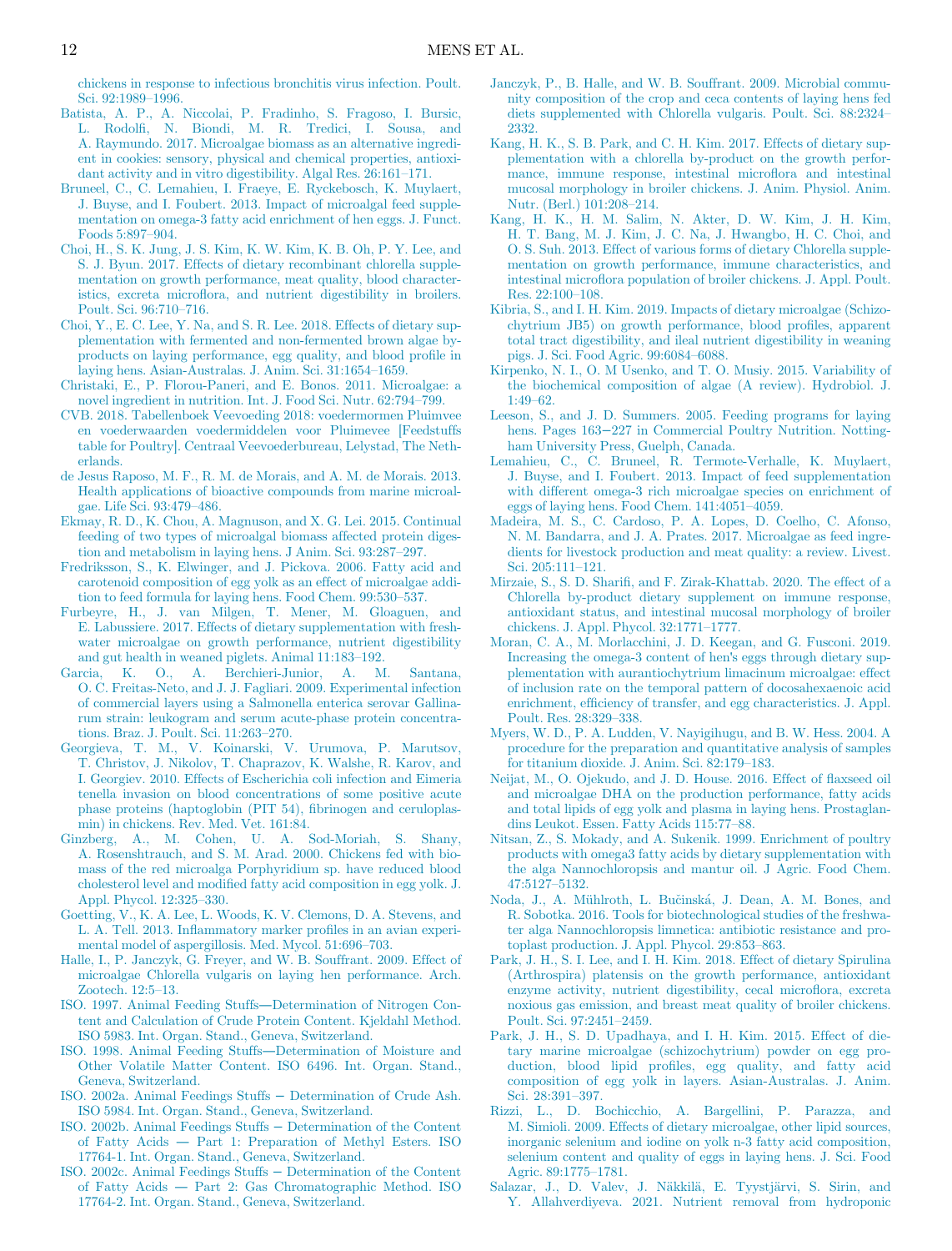<span id="page-12-2"></span>effl[uent by Nordic microalgae: from screening to a greenhouse pho](http://refhub.elsevier.com/S0032-5791(22)00176-6/sbref0040)[tobioreactor operation. Algal Res. 55:102247.](http://refhub.elsevier.com/S0032-5791(22)00176-6/sbref0040)

- <span id="page-12-3"></span>[Short, F. J., P. Gorton, J. Wiseman, and K. N. Boorman. 1996. Deter](http://refhub.elsevier.com/S0032-5791(22)00176-6/sbref0041)[mination of titanium dioxide added as an inert marker in chicken](http://refhub.elsevier.com/S0032-5791(22)00176-6/sbref0041) [digestibility studies. Anim. Feed Sci. Technol. 59:215](http://refhub.elsevier.com/S0032-5791(22)00176-6/sbref0041)–221.
- <span id="page-12-4"></span><span id="page-12-0"></span>Ś[wi](http://refhub.elsevier.com/S0032-5791(22)00176-6/sbref0042)ą[tkiewicz, S., A. Arczewska-W](http://refhub.elsevier.com/S0032-5791(22)00176-6/sbref0042)ł[osek, and D. J](http://refhub.elsevier.com/S0032-5791(22)00176-6/sbref0042)ózefi[ak. 2015. Appli](http://refhub.elsevier.com/S0032-5791(22)00176-6/sbref0042)[cation of microalgae biomass in poultry nutrition. Worlds Poult.](http://refhub.elsevier.com/S0032-5791(22)00176-6/sbref0042) [Sci. J. 71:663](http://refhub.elsevier.com/S0032-5791(22)00176-6/sbref0042)–672.
- <span id="page-12-1"></span>[Trautwein, E. A. 2001. n-3 Fatty acids](http://refhub.elsevier.com/S0032-5791(22)00176-6/sbref0043) − physiological and technical [aspects for their use in food. Eur. J. Lipid Sci. Technol. 103:45](http://refhub.elsevier.com/S0032-5791(22)00176-6/sbref0043)–55.
- [Wu, Y. B., L. Li, Z. G. Wen, H. J. Yan, P. L. Yang, J. Tang, M. Xie,](http://refhub.elsevier.com/S0032-5791(22)00176-6/sbref0044) [and S. S. Hou. 2019. Dual functions of eicosapentaenoic acid-rich](http://refhub.elsevier.com/S0032-5791(22)00176-6/sbref0044) [microalgae: enrichment of yolk with n-3 polyunsaturated fatty](http://refhub.elsevier.com/S0032-5791(22)00176-6/sbref0044) [acids and partial replacement for soybean meal in diet of laying](http://refhub.elsevier.com/S0032-5791(22)00176-6/sbref0044) [hens. Poult. Sci. 98:350](http://refhub.elsevier.com/S0032-5791(22)00176-6/sbref0044)–357.
- [Zheng, L., S. T. Oh, J. Y. Jeon, B. H. Moon, H. S. Kwon, S. U. Lim,](http://refhub.elsevier.com/S0032-5791(22)00176-6/sbref0045) [B. K. An, and C. W. Kang. 2012. The dietary effects of fermented](http://refhub.elsevier.com/S0032-5791(22)00176-6/sbref0045) Chlorella vulgaris  $(CBT({}^{\widetilde{\circ}}))$  on production performance, liver lipids and intestinal microfl[ora in laying hens. Asian-Australas. J.](http://refhub.elsevier.com/S0032-5791(22)00176-6/sbref0045) [Anim. Sci. 25:261](http://refhub.elsevier.com/S0032-5791(22)00176-6/sbref0045)–266.